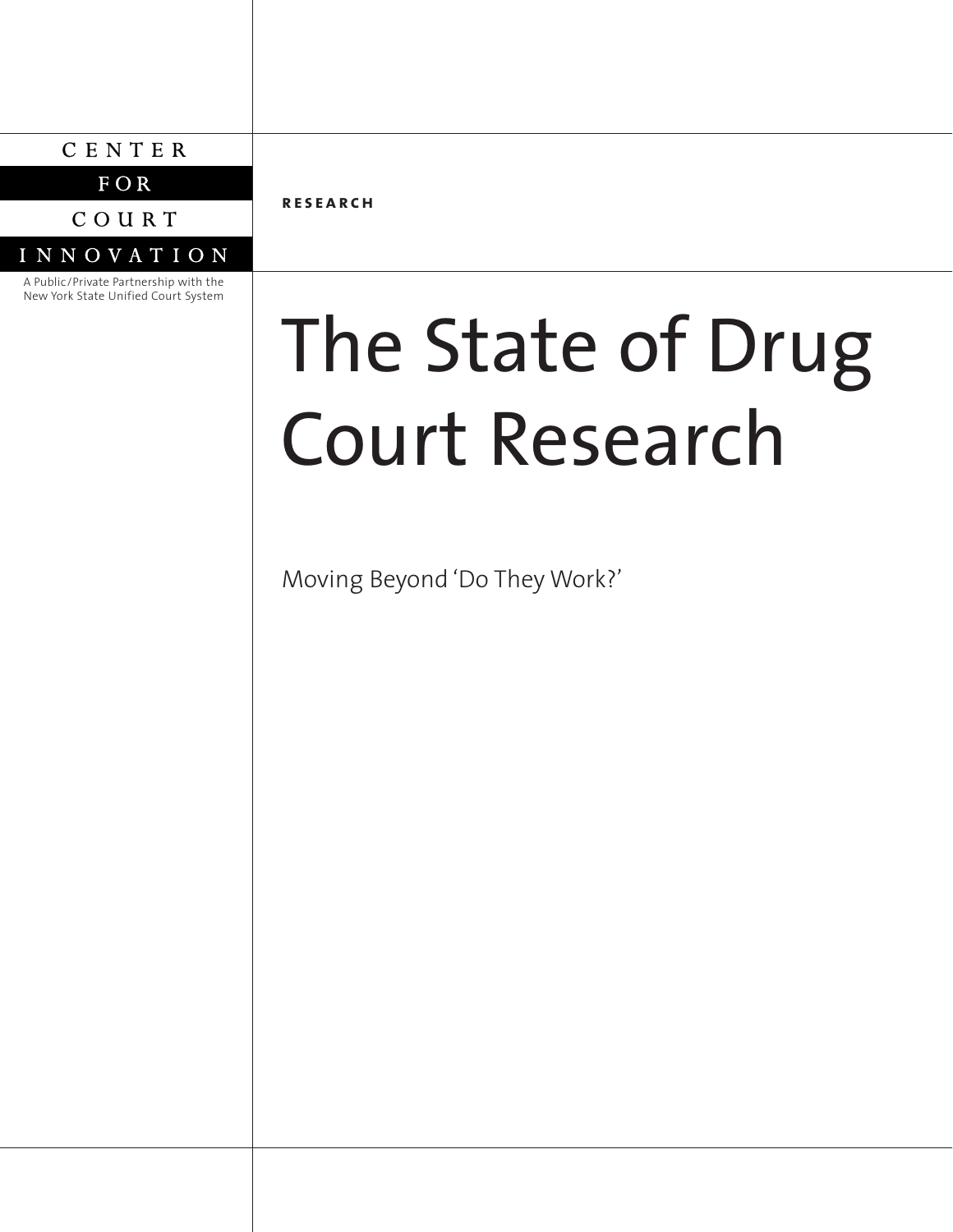*Written by*

Amanda B. Cissner Michael Rempel

*2005*

This publication was supported by the Bureau of Justice Assistance, Office of Justice Programs, U.S. Department of Justice under Grant Number 98-DC-VX-K007 awarded to the Center for Court Innovation. Any opinions and interpretations expressed in this paper are those of the authors and do not necessarily represent the official position of the U.S. Department of Justice.

#### **About the Authors**

Amanda B. Cissner is a senior research associate at the Center for Court Innovation. Michael Rempel is director of research at the Center for Court Innovation.

#### **Acknowledgements**

The inspiration to write this paper grew out of several meetings with Greg Berman, Aubrey Fox, and Valerie Raine at the Center for Court Innovation, and we are grateful to all three for their initial input as well as their comments on an earlier draft. We also thank Steven Belenko, Caroline Cooper and Dana Kralstein for their helpful feedback, and Robert V. Wolf for his editorial acumen in preparing the final manuscript.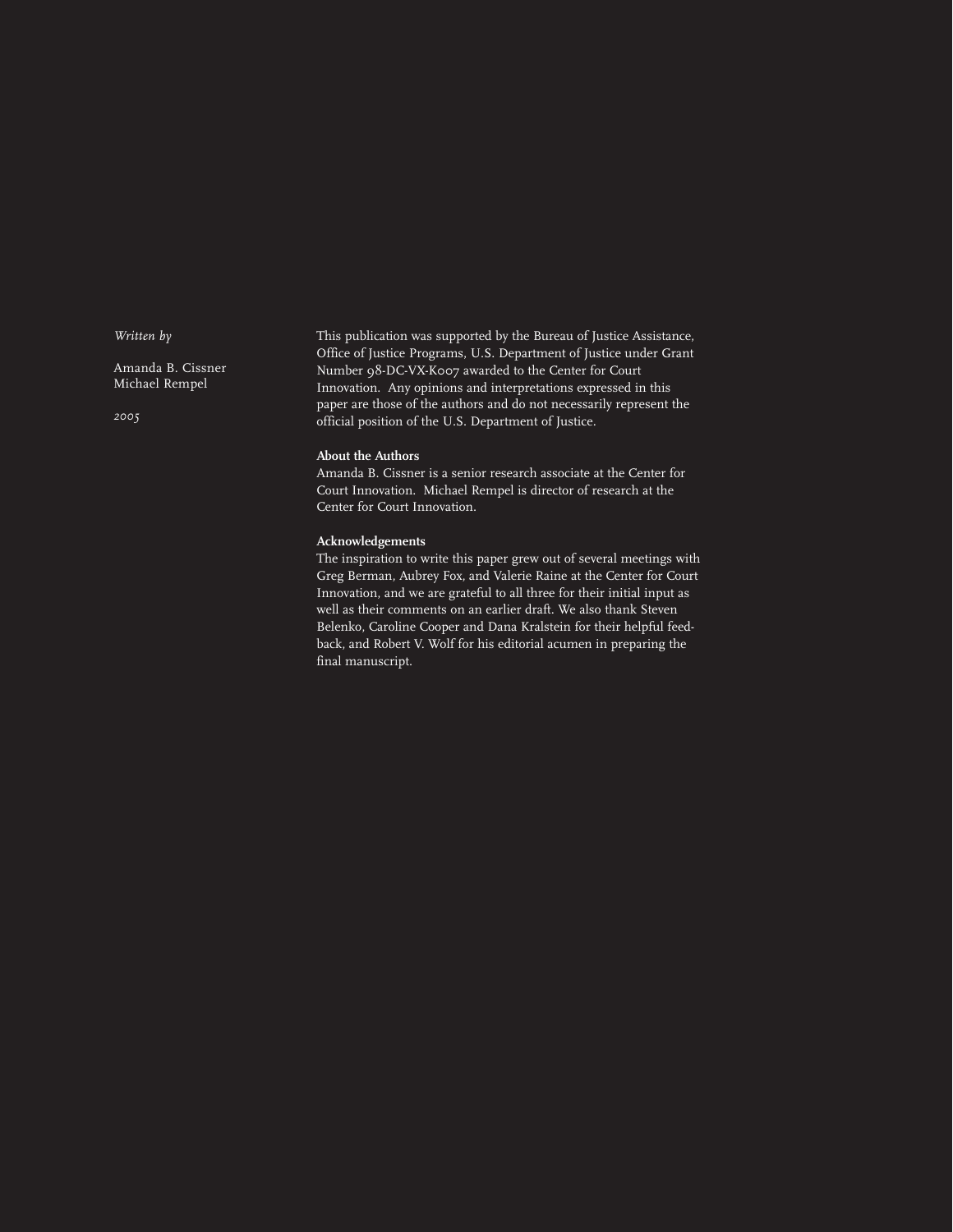#### **THE STATE OF DRUG COURT RESEARCH**

# Moving Beyond 'Do They Work?'

#### **Introduction**

When the Miami Drug Court opened its doors in 1989, it launched a dramatic shift in how courts respond to the criminal behavior of drug-addicted defendants. By combining treatment with close judicial supervision, the drug court model offers a new alternative to the unproductive and costly cycle of addiction, crime and incarceration. Unlike conventional courts, the success of drug courts is measured not by how quickly they process cases, how many convictions they produce, or how much jail time defendants receive; but on achieving tangible impacts—less drug use and crime, gains in employment and education, improved mental and physical health, and cost savings from diverting offenders away from jail and prison. Their vast potential has led to a stunning national expansion—over 1,300 drug courts in early 2005, less than 15 years after the Miami program enrolled its first defendant.<sup>1</sup>

To test their performance, early drug court evaluations primarily focused on the bottom line: did they work? *Most evaluations found that drug courts, while not a cure-all, produce meaningful reductions in re-offending compared with conventional prosecution*. <sup>2</sup> The combination of favorable results and massive, ongoing efforts to open new drug courts nationwide has now spawned an urgent set of second-generation questions focusing less on *whether* drug courts work and more on *how* and *for whom*, along with *how they might work better*. These are "action research" questions. Action research focuses less on evaluating bottom-line success and more on providing feedback that can improve everyday program quality. Among the topics that drug court action researchers are currently investigating are:

**Target population** Which categories of participants (e.g., based on drug use and treatment history, criminal history, charges, socioeconomic variables, mental health, or other factors) are especially likely to benefit from drug court? Are today's programs reaching and enrolling the ideal target population?

**Program components** How important is each component of the drug court model (e.g., team approach, treatment, case management, judicial supervision, rewards, and sanctions)? How is each component best administered?

**Quality of treatment** Which treatment modalities are most appropriate for different categories of participants, and are such modalities widely available? How can

**1**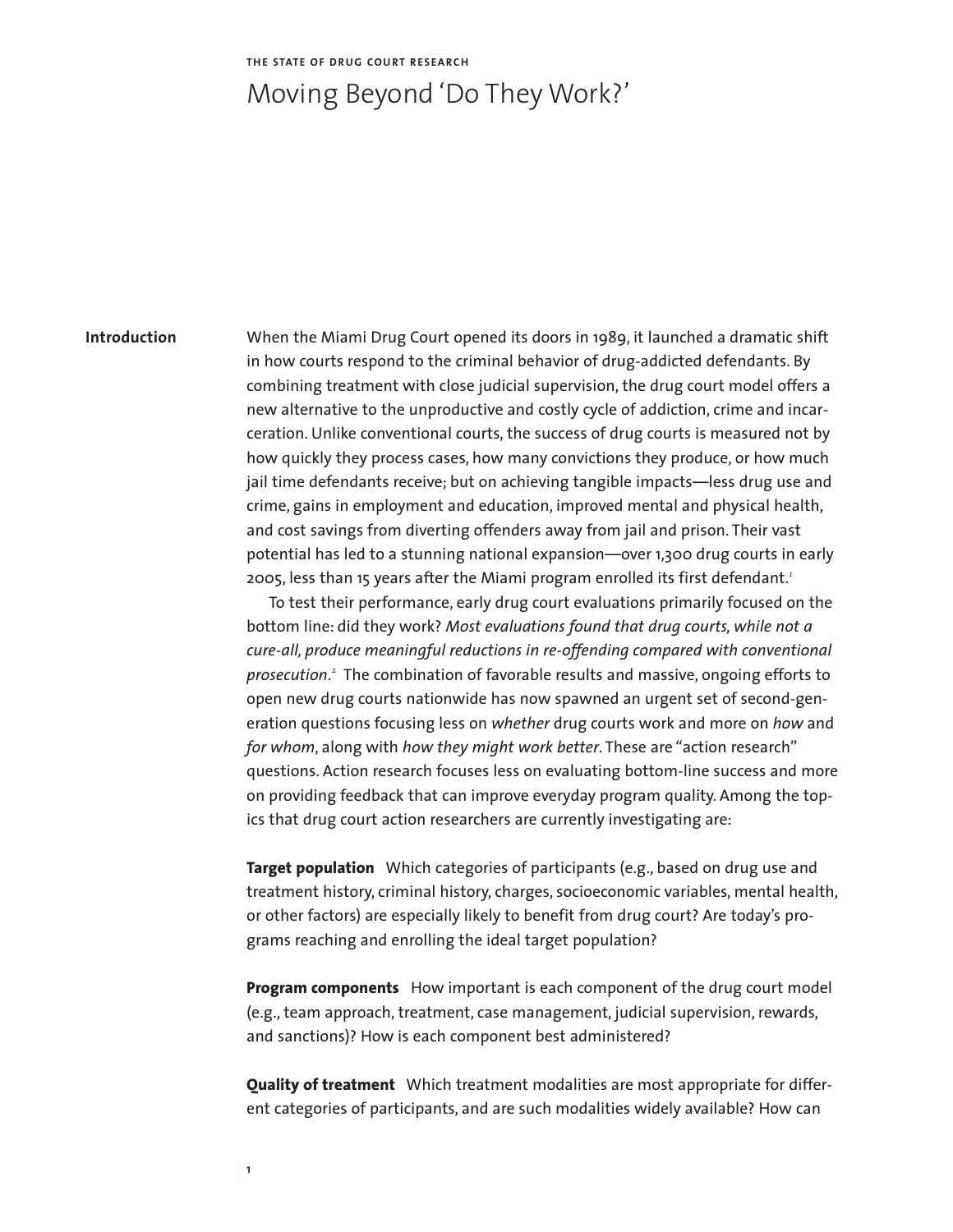drug courts better monitor the quality of the treatment services on which they depend?

**Drug court retention and graduation** How long should drug court participants be retained in the program in order to benefit from the intervention? What steps can be taken to improve retention? How important is drug court retention and graduation in achieving positive *long-term* outcomes?

The answers to these questions can be used by drug court practitioners to refine their practices and apply resources more wisely. States engaged in largescale institutionalization efforts can incorporate known best practices into statewide drug court protocols. Indeed, action research may be critical to the longterm sustainability of drug courts. Without understanding which of the key drug court components have the greatest impact, and which categories of participants will benefit most, newer drug courts coping with fewer resources and lacking the charismatic leadership of early pioneering judges may not know which parts of the model must be preserved intact—and which can be tinkered with. This may lead the success of drug courts to slip hand-in-hand with institutionalization.

Although the early 2000s have seen the completion of many valuable studies, some of the most interesting results have yet to be widely disseminated. This paper synthesizes some of the more revealing national findings and highlights areas where we need to know more. Although findings discussed here typically required extensive data collection and evaluation expertise, drug courts can also do a great deal on their own, with modest investments in data collection and analysis. A companion paper discusses how local drug courts can start their own action research program, using simple and easy-to-collect data to answer practical questions about their volume, participant characteristics, and performance.<sup>3</sup> This paper provides a broader context by focusing on general lessons learned.

## **The Drug Court Model: What Are We Evaluating?**

What do drug court evaluations typically report? In most examples to date, the evaluation found that drug court participants (including both graduates *and* failures) had lower recidivism rates than similar defendants prosecuted with conventional methods. Some evaluations have considered other outcomes, such as drug use, employment, health care, time spent in jail and prison, or cost savings; but most have examined effects on recidivism alone—mainly because the availability of official criminal justice records makes recidivism analyses the easiest and least costly to implement.

As important as it is to know that drug courts reduce recidivism, this is not nearly enough. The figure on the next page illustrates how little we learn merely from knowing that a drug court, in its totality, reduced re-offending. More helpful at this point would be research telling us which specific drug court components made the greatest difference in producing successful outcomes, and which, if any, made no difference. Perhaps a drug court receiving a positive evaluation would have been equally effective with a model excluding rewards and sanctions; or excluding case management; or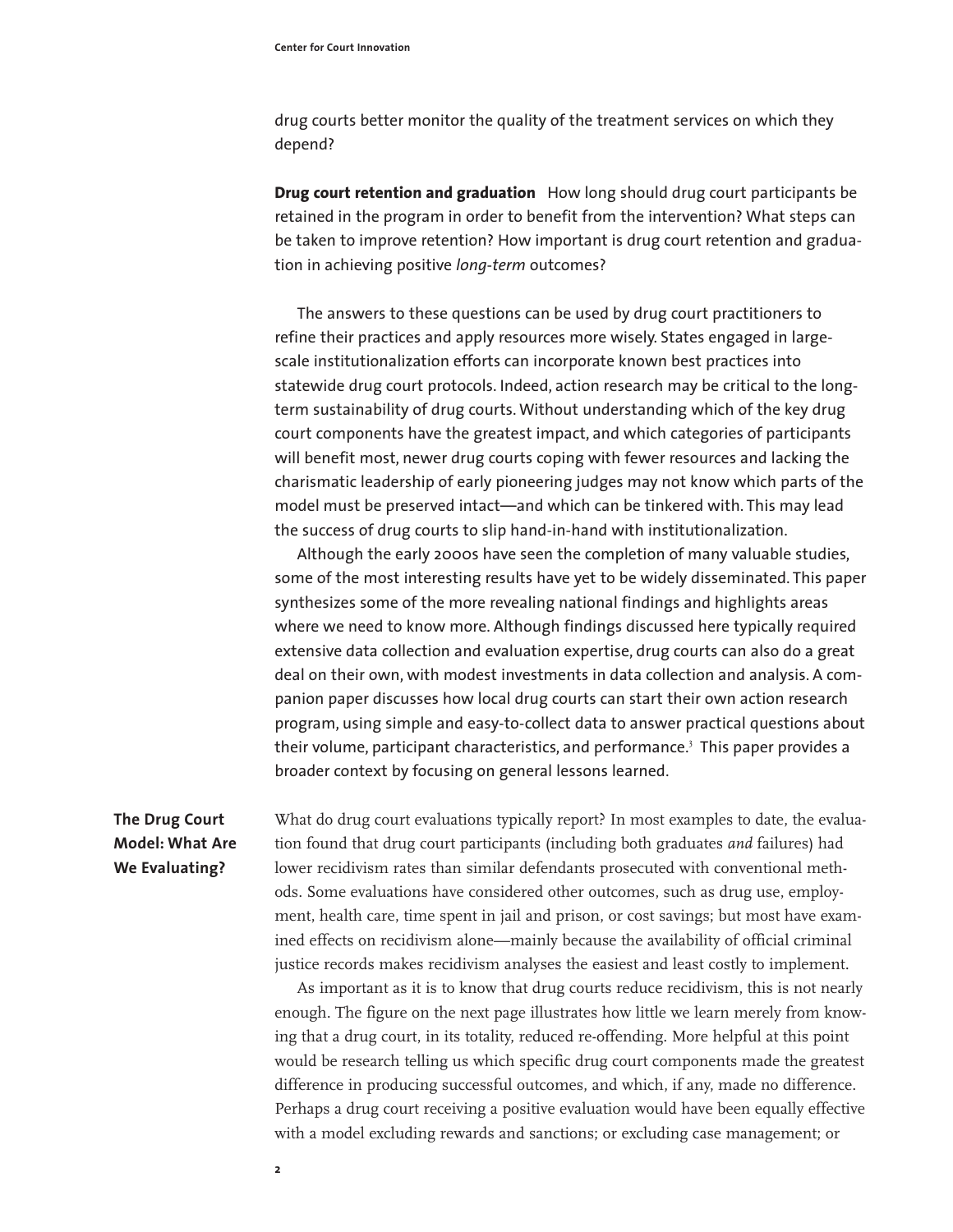excluding treatment while relying only on court-based judicial supervision. Or perhaps the drug court would have produced even better results if certain policies were administered differently, for example if in-court interactions with the judge were longer or more probing; or if more effective treatment modalities were used; or if drug testing was more frequent. Consider just a few of the specific components that are *believed* to underlie drug court success (see the third column in the figure):

**Early Identification** Drug court participants are believed to be most receptive to change at the "crisis moment" of the arrest (or outset of the case); hence potential participants should be identified, assessed, and placed in treatment as rapidly as possible.

**Community-Based Treatment** Effective substance abuse treatment modalities are believed to exist that can promote sobriety; hence drug courts should match participants to appropriate community-based residential or outpatient treatment programs. However, the "science" of treatment-matching is not very well-developed; there is little evidence indicating which treatment interventions work best and with which populations.

**Legal Coercion** Drug court participants are believed to be retained in treatment at higher rates than those entering voluntarily because drug courts offer concrete legal incentives to do well—namely, the prospects of a charge reduction or case dismissal in the event of graduating and jail or prison in the event of failing.



## THE DRUG COURT MODEL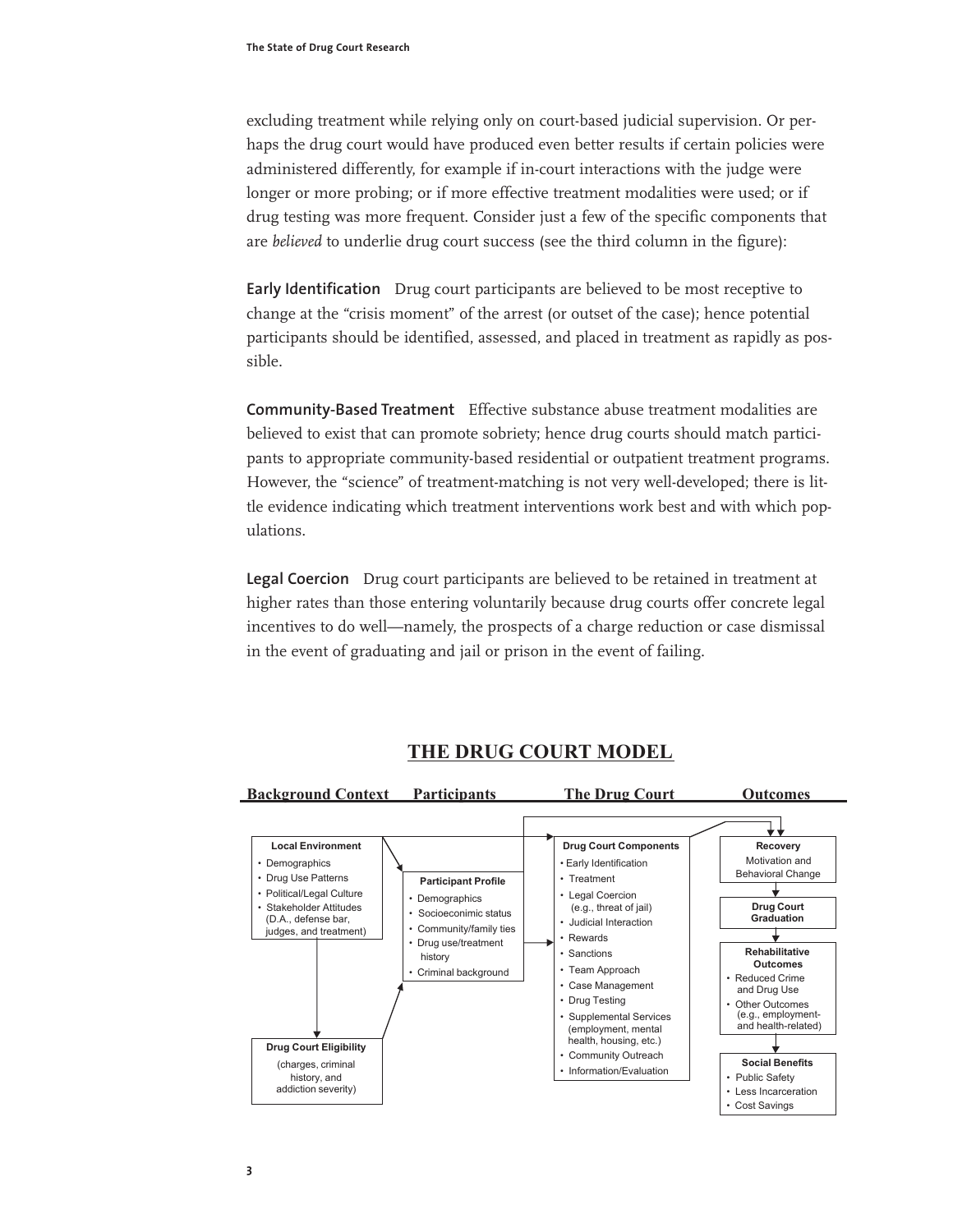**Judicial Supervision** Through regular status hearings before the drug court judge, in which the judge engages in direct conversation with the participant about progress and setbacks, the judge is thought to play an instrumental role in promoting sobriety.

**Rewards and Sanctions** Drug courts are believed to encourage progress by applying a continuum of intermediate sanctions and rewards; sanctions are thought to be most effective when applying principles of *certainty* (each infraction receives a sanction), *celerity* (sanctions are imposed as soon as possible after the infraction occurs), and *severity* (sanctions rise in severity in response to repeat infractions and consider the severity of the behavior).

**Team Approach** Drug courts are believed to be more effective when the parties (e.g., judge, lawyers, and clinical staff) curtail the adversarial process and work together to figure out what will best promote the recovery of each participant.

Official drug court publications and everyday practitioners hold all of these components to be important, but are any backed by evidence? This paper considers what we know now concerning:  $(i)$  whether drug courts work,  $(2)$  how the work, and  $(3)$  for whom. The first question, while the most researched, is covered only briefly, given this paper's focus on probing deeper to what lies behind the more widely known findings. Nearly all results presented here pertain exclusively to adult drug courts, since research is only beginning to emerge on the family and juvenile drug court models.

Before tackling the more challenging questions of how and for whom drug courts work, what does the literature show concerning their overall success? (See fourth column of the figure.) It is worth noting here that much of the literature to date has been plagued by methodological issues necessitating the careful interpretation of many drug court studies. For instance, in a review of the literature, Steven Belenko points to a lack of precision in defining data sources, timeframes, and measures as well as data quality issues and missing data in many studies.<sup>4</sup> Additionally, several studies have relied on inappropriate comparison groups (e.g., drug court graduates compared to drug court failures; drug court participants compared to those who were found ineligible for the program) or have used no comparison group. **Do Drug Courts Work?**

### **1. Treatment Retention** *Drug court retention rates far exceed those for the general treatment population.*

Retention is a key measure of program success. A one-year retention rate, for example, indicates the percentage of participants who, exactly one year after entering drug court, had either graduated or remained active in the drug court program. Earlier research finds that longer retention not only indicates success in treatment but also predicts continued future success in the form of lower *post-treatment* drug use and criminal offending.<sup>5</sup>

**4**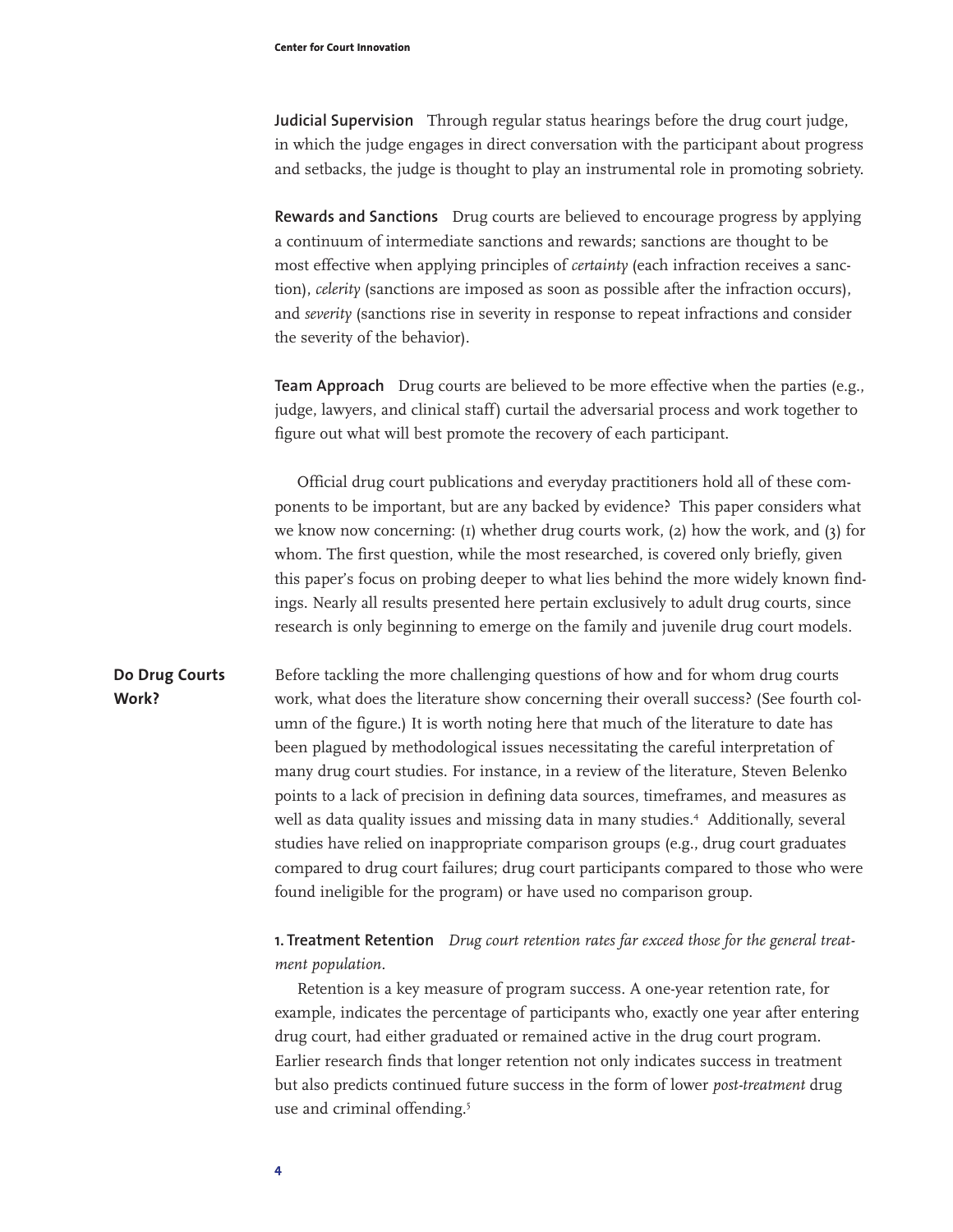Drug courts have been consistently found to produce higher retention rates than community-based treatment programs accepting a combination of voluntary and court-mandated treatment participants.<sup>6</sup> This is believed to be due in part to the legal pressure entailed by the threat of incarceration drug court participants face in the event of failure; several studies confirm that legal coercion is a sizable force improving both short-term and long-term treatment outcomes.<sup>7</sup>

As for hard numbers, one review estimates that drug courts nationwide have an average one-year retention rate of 60 percent. $8$  A study of  $II$  New York State drug courts found a slightly higher median one-year retention rate of 66 percent; and estimated graduation rates exceeded 50 percent in eight of II sites.<sup>9</sup> On the other hand, a study of four "mentor" drug courts in other states reported an average graduation rate of only about one-third.<sup>10</sup> Nevertheless, every one of these estimates improves considerably upon those obtained at community-based treatment programs, where many participants enter voluntarily—*without the pressure of a court mandate*. Nationwide, approximately half of those enrolling in outpatient treatment are retained for less than three months.<sup>11</sup> Since attrition always increases over time, oneyear retention rates across these same programs would presumably drop much lower. Indeed, focusing on therapeutic communities (involving residential treatment), one study reports one-year rates ranging from just 10-30 percent, lower than even the very worst performing drug courts.<sup>12</sup> So drug courts have clearly achieved success in keeping addicted persons in treatment for longer than other treatment models.

#### **2. Recidivism** *Adult drug courts significantly reduce recidivism, although the level of impact varies over time and by court.*

In their comprehensive review, David Wilson and colleagues reported that 37 of 42 studies found lower recidivism rates among drug court participants than "comparison groups" composed of similar but non-participating defendants. Most of the studies defined recidivism as re-arrests, some as re-convictions. The average effect size was approximately 13 percentage points.<sup>13</sup> Other literature reviews that considered fewer total drug court evaluations, mainly by eliminating ones with particularly weak methodologies, still reported lower recidivism rates among drug court participants than comparison group defendants in nearly all sites.<sup>14</sup>

An important caveat to these results is that most studies only examined recidivism over a brief time frame, usually coinciding with the *in-program* period of active drug court participation. Only a handful extended the measurement period beyond two years after program intake. A study of the Baltimore City Treatment Court, which used a strong research design where defendants were randomly assigned either to the drug court or conventional case processing, tracked defendants over a third year and found sustained differences, with a recidivism rate that was 10 percent lower for drug court participants than the comparison group.<sup>15</sup> Several studies have been able to *isolate* recidivism over a *post-program* period after drug court participation has ended (i.e., after the date of graduation or failure/release from incarceration). A study of six New York State drug courts, for example, reported consistent recidivism reduc-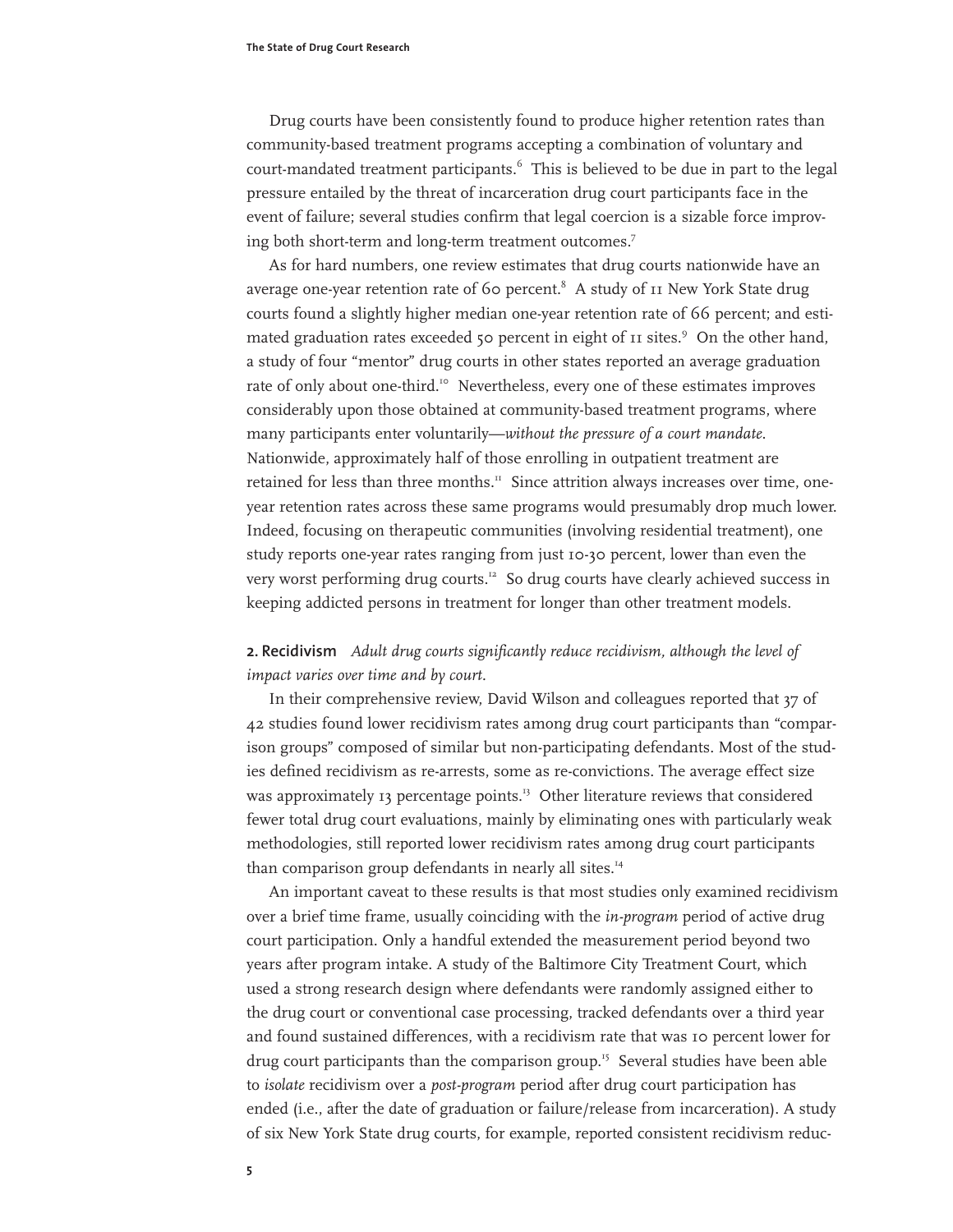tions over a one-year period after graduation or failure—an average 31 percent reduction in relation to the comparison group during a comparable one-year post-disposition period. When focusing on graduates alone, the impact is truly staggering—an average 71 percent reduction across the same six sites. On the other hand, drug court failures were as or more likely as comparison group defendants to re-offend. This means the benefits of the drug court accrue primarily to those who successfully complete; therefore, to have a substantial net impact when averaged across *all* participants, graduating a significant percentage may be extremely important.<sup>16</sup>

Overall, qualifications concerning methodology and measurement periods notwithstanding, results to date offer strong support for drug courts. Indeed, the U.S. Government Accountability Office (GAO) concluded definitively in its 2005 report that adult drug courts succeed in reducing recidivism. $17$ 

**3. Drug Use** *Studies show varying levels of continued drug use among drug court participants. Many comparison groups are not tested for drug use.*

Few studies directly measure reductions in drug use, primarily due to the inherent difficulties in locating both drug court participants and comparison group members for follow-up interviews and urinalysis testing. In one study, participants in Maricopa County, Arizona were found less likely than defendants randomly assigned to a regular probation group to test positive for heroin or cocaine one-year after program entry; however participants were found *more* likely to test positive for marijuana.<sup>18</sup> Two other studies found that drug court participants were significantly less likely than comparison group defendants to use several illegal substances after a short follow-up period.19 The GAO aptly concluded that results are limited and mixed when it comes to effects on drug use.

**4. Other Rehabilitative Outcomes** *Virtually no studies measure other outcomes such as employment, welfare dependence, and mental or physical health. Some evidence suggests that drug courts may produce modest gains in these areas.*

Studies of the Baltimore City and Brooklyn drug courts detected few significant social and economic impacts, such as reductions in family, psychiatric, medical, or employment problems. However, where differences were evident, the tendency was for drug court participants to show modest relative improvement on these types of measures. Clearly, more research is needed here.

#### **5. Cost Savings** *While few studies measure cost impacts, nearly all of the available evidence demonstrates that drug courts save money over the long-term.*

Most studies considering cost savings have focused on savings to the criminal justice system (e.g., courts, corrections, probation, or prosecutors). These savings are the easiest to quantify but not necessarily the largest, as compared with others, such as reduced taxpayer-funded health care costs and emergency room visits, reduced dependence on public assistance, and savings to the community through reduced victimization costs. According to two recent reviews of the literature, nearly all complet-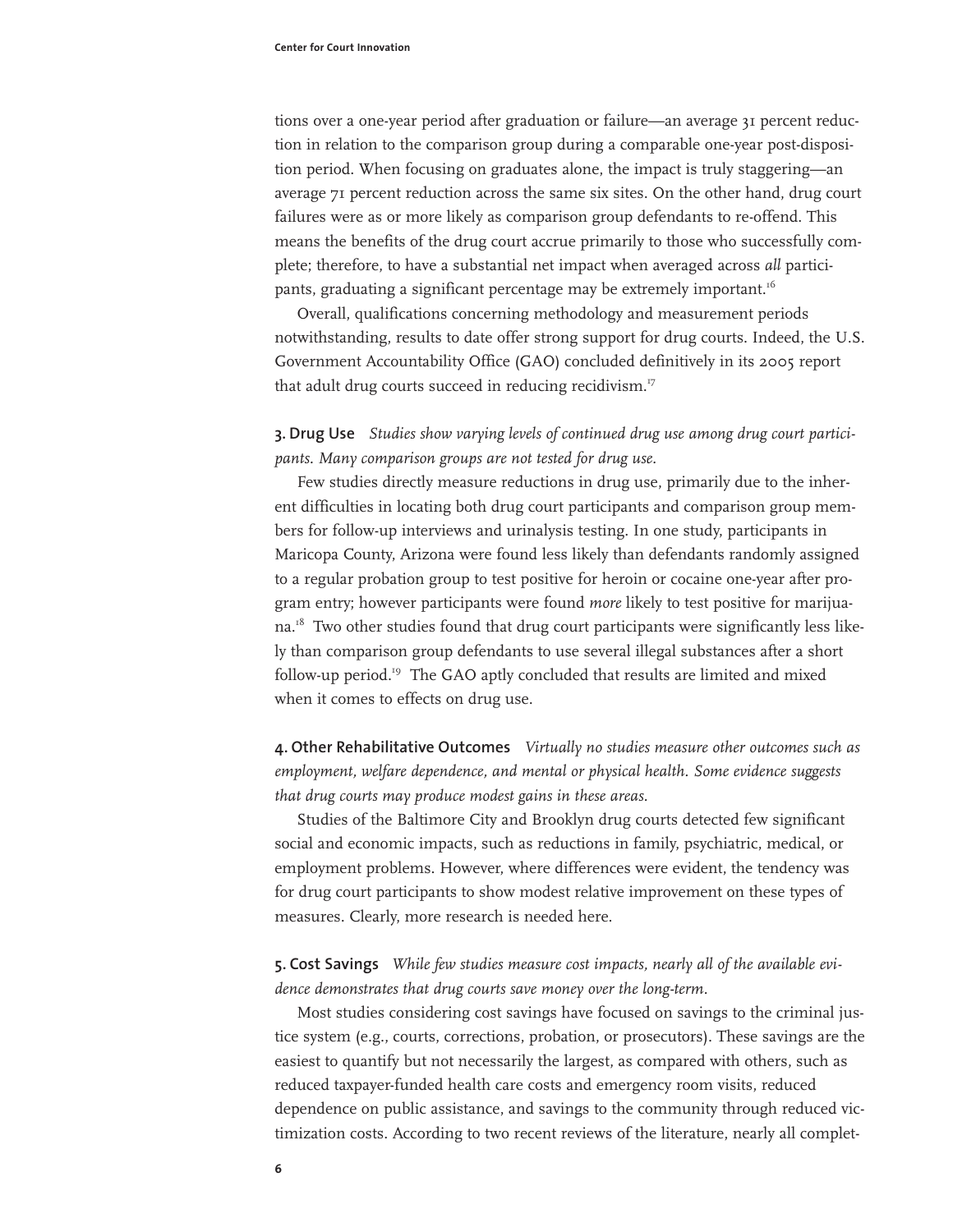ed cost studies show significant net savings.<sup>20</sup> Of the completed studies, the most noteworthy are two statewide evaluations of drug courts in Washington and California. The Washington State study found savings of \$3,892 per drug court participant; or savings of about  $$1.74$  for every dollar invested.<sup>21</sup> The California study reported average yearly savings of \$2,000 per participant, though results varied widely across six separate drug court sites. Two California sites produced per participant savings in excess of \$15,000 while, on the other end of the spectrum, one produced net costs of just over \$9,000 (this was the only site that failed to save money on net).<sup>22</sup> Since many of the savings stem from reductions in recidivism (the savings arise because justice system agencies do not have to deal with future cases), drug courts that achieve larger reductions in recidivism will naturally produce larger cost savings. Further, since recidivism-related savings accrue in the long-term, one should acknowledge that the immediate up-front costs to the court system of running a drug court generally exceed those of conventional case processing. Other justice system agencies, such as the District Attorney's Office, the defense bar, or corrections may see more immediate cost efficiencies, particularly in those drug courts managing to reduce incarceration time on the initial drug court case. Still, it is clear that drug courts do not always produce a short-term budgetary payoff and should rather be viewed as an investment in the future.

**6. Reduced Use of Incarceration** *As an alternative to incarceration, drug courts typically aspire to reduce the time that defendants spend in jail or prison. Limited data indicates that this happens to some degree, but not always.*

Some drug court critics argue that, due to the lengthy jail or prison sentences commonly imposed on drug court failures, when considering all drug court participants together, they face more severe criminal justice sanctions on average than conventional prosecution.<sup>23</sup> Indeed, the study of the Baltimore drug court found that while participants spent fewer days than the comparison group in jail due to their sentence, they spent substantially more time in jail due to intermediate sanctions for noncompliant behavior. Therefore, when all time was considered, the total number of days that drug court participants spent incarcerated was only slightly lower than for the comparison group.<sup>24</sup> In the New York State study, drug court participants in three of six sites averaged significantly fewer days incarcerated than the comparison group on the initial case; but participants in one court spent significantly more time incarcerated and in the final two sites, there was not a significant difference in either direction.<sup>25</sup> (Of course, since drug courts reduce recidivism, it is likely that if including incarceration time served as a result of new offenses, most drug courts would ultimately achieve reductions in net jail or prison time.)

Further breaking down the results in the New York study, it bears emphasizing that drug court graduates were never incarcerated as part of their final sentence; therefore, graduates gained the full benefit of the alternative to incarceration opportunity. On the other hand, in four of six New York sites, drug court failures averaged significantly longer sentences than the comparison group. This again underscores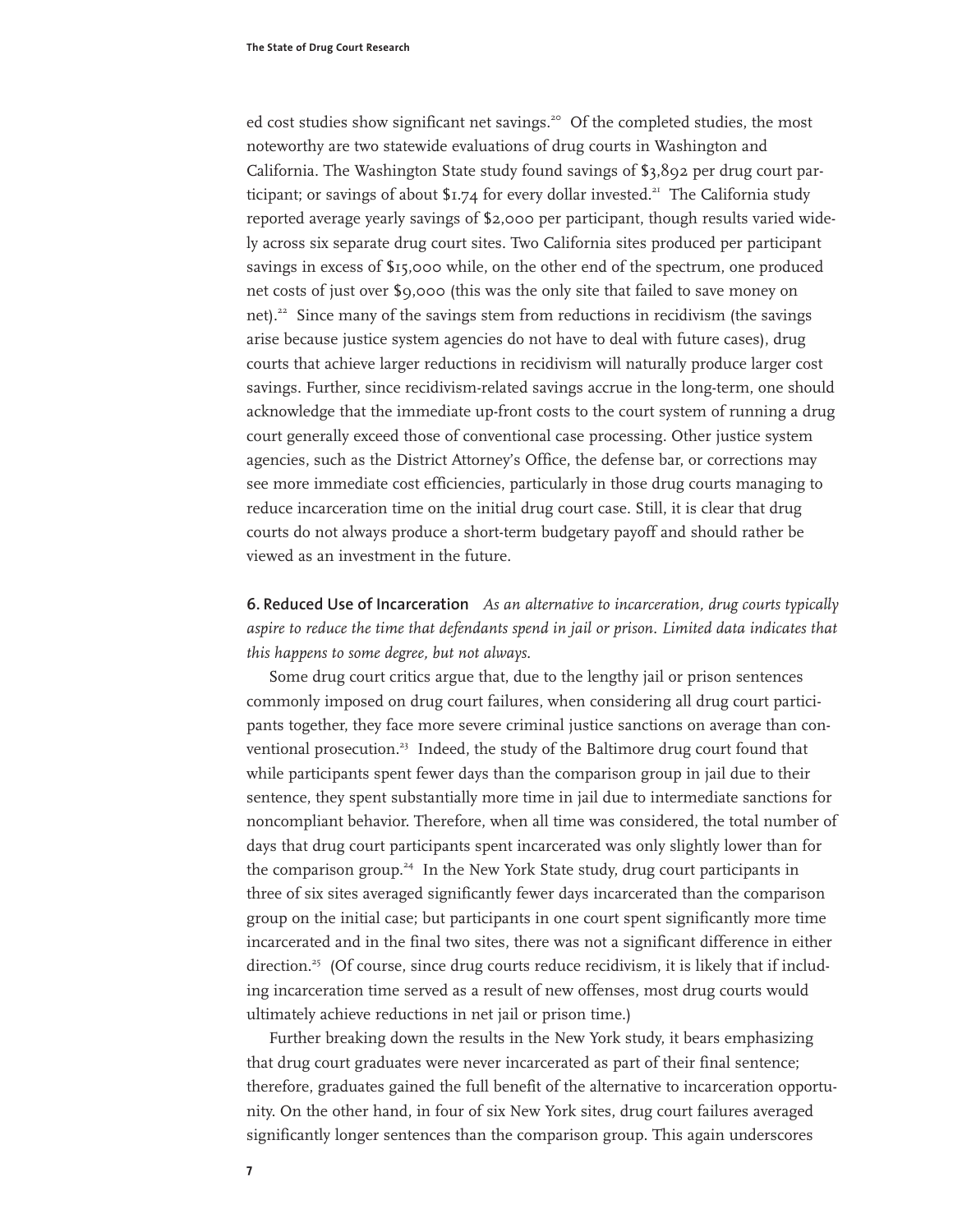the critical role of drug court graduation determining whether or not participants will benefit from the intervention.

Here the evidence is more limited. The third column of the figure included above identifies 12 drug court components, of which notable evidence exists bearing on seven. **How Do Drug Courts Work?**

> **1. Early Identification** *Those drug court participants who are identified and begin treatment quickly are more successful than those whose entry into a community-based treatment program is delayed.*

> A growing body of research suggests that immediate engagement is critical. Participants engaged early in the drug court process, often measured by whether a participant actually begins attending treatment within the first 30 days after formally agreeing to enter a drug court, are more likely to be retained and to have successful long-term outcomes.<sup>26</sup> *Implication*: Drug courts should strive to implement formal, streamlined intake procedures that can move potential participants rapidly from screening and assessment to formalization of participant status to placement in a suitable community-based treatment program. Where treatment slots are difficult to locate, or systematic delays in case processing cannot be overcome, this may hinder a drug court's effectiveness. To compensate, strategies such as holding pre-placement groups onsite at the drug court may help to keep participants engaged while they wait for a community-based treatment slot to become available.

> **2. Treatment** *Some contend that treatment per se does not contribute to the overall effectiveness of drug courts and that, instead, judicial supervision makes the greatest difference. Contrary to this position, evidence indicates that treatment can make a difference; but little is known about the relative impact of different treatment modalities; or about which modalities are most appropriate for different categories of participants.*

> In the drug court world, while it may be sacrilege to label treatment as irrelevant, Mark Kleiman believes that the limited scope and duration of the drug court coupled with high costs ultimately restrict the potential impact of this intervention. Therefore, in the interest of achieving the most comprehensive impacts, Kleiman argues that the drug court model could be replaced with a bare-bones approach requiring substance abstinence reinforced through drug screening and guaranteed sanctions for noncompliant behavior—but excluding a requirement of attendance in communitybased treatment.<sup>27</sup> Others respond that treatment itself is essential. Many studies (though not specifically of drug court participants) confirm that more time in treatment leads to more positive post-treatment outcomes on measures such as drug use, criminal activity, and employment. $28$  The Baltimore drug court study confirms that participants who completed more total days in treatment reported less illegal drug use than others three years after program entry.<sup>29</sup>

While the literature confirms that treatment is important, it is unclear whether drug courts use the most effective treatment modalities and programs. What is

**8**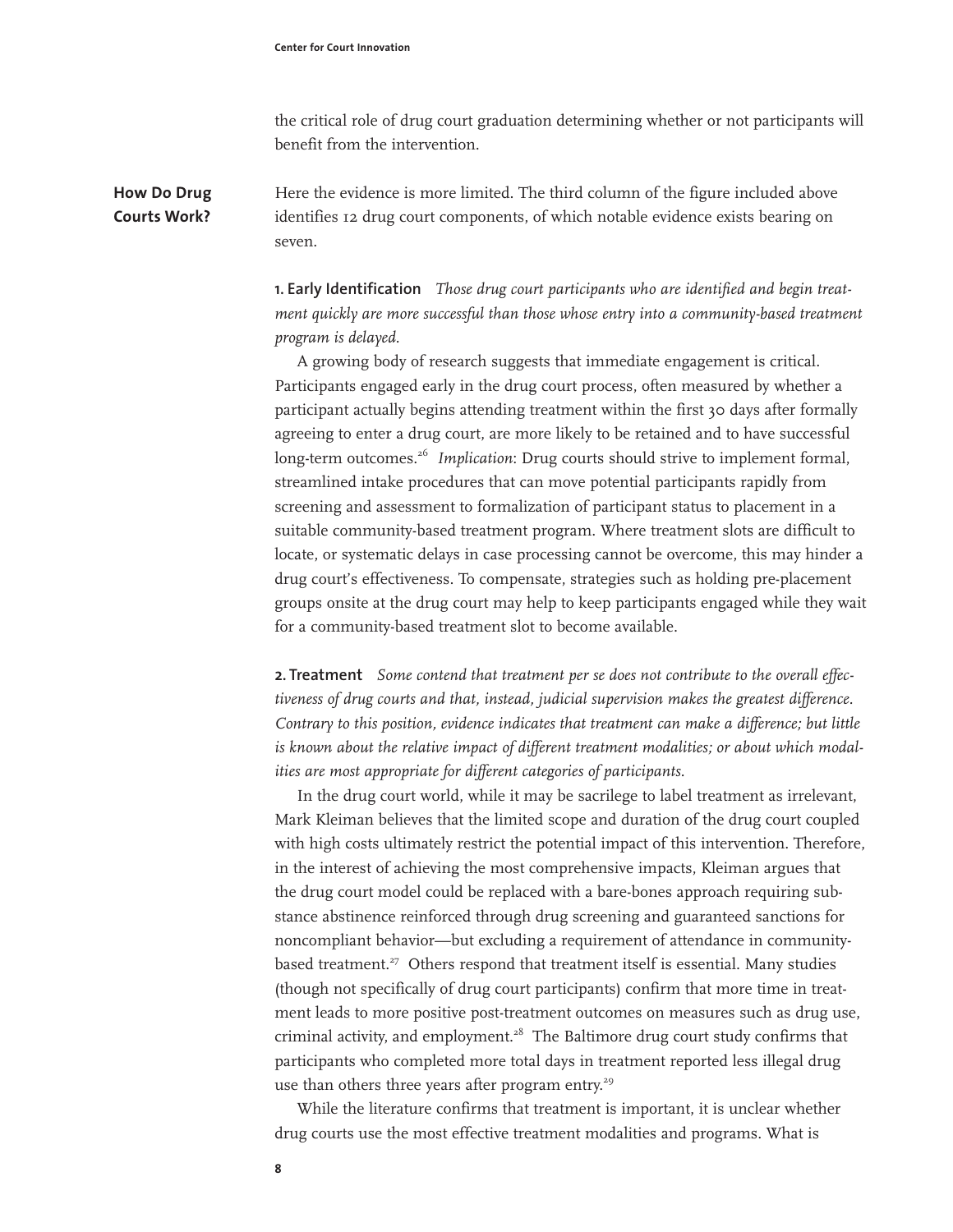known is that practices vary widely. For example, across 11 New York State drug courts, the percentage of participants initially referred to a residential treatment program ranged from  $\bar{1}$  percent to 53 percent.<sup>30</sup> In part, this variation reflects the desire of some drug courts to keep participants in the community, rather than sending them to a residential facility.

Not only do practices between courts vary; information concerning "best practices" is limited. For example:

- What modality is most appropriate for different categories of participants (e.g., severely addicted heroin users, young marijuana users, or addicted women with children)?
- $\cdot$  How much treatment is ideal—and do drug courts that require treatment stays well in excess of one year encounter a point of diminishing returns? (In recent years, several drug court researchers, including one of this article's coauthors, have suggested that it may be counterproductive to keep participants enrolled for too long before allowing them to graduate.)
- Within each basic type of modality (e.g., residential, short-term rehabilitation, or outpatient), are quality treatment services available? Are treatment providers using methods found to be therapeutically effective? How can drug court staff assess the quality of available treatment?
- Do variations in treatment program quality tangibly affect participant outcomes? •

From a comprehensive review of the treatment literature, Faye Taxman synthesizes existing treatment knowledge and recommends certain specific practices (e.g., cognitive behavioral approaches, matching defendants to appropriate programs, and clinical assessments) as crucial to successful outcomes.<sup>31</sup> At the same time, Taxman laments that treatment programs serving drug court participants tend to spend relatively little time—less than 20 percent in one study—addressing clinical issues with an approach known to be effective.<sup>32</sup> Several other researchers participating in a recent roundtable discussion echoed concerns that programs available to drug courts did not generally use the most effective of available modalities.<sup>33</sup> And drug court participants themselves criticized the quality of their treatment in several recent focus groups.34 While it is debatable how much control drug courts can actually exert over treatment administered in community-based programs, these findings at least raise concerns about whether drug court effectiveness might be greater if the average quality of treatment was improved.

**3. Legal Coercion** *Legal coercion can increase the incentive for drug court participants to succeed.*

As discussed previously, part of the success of drug courts in retaining partici-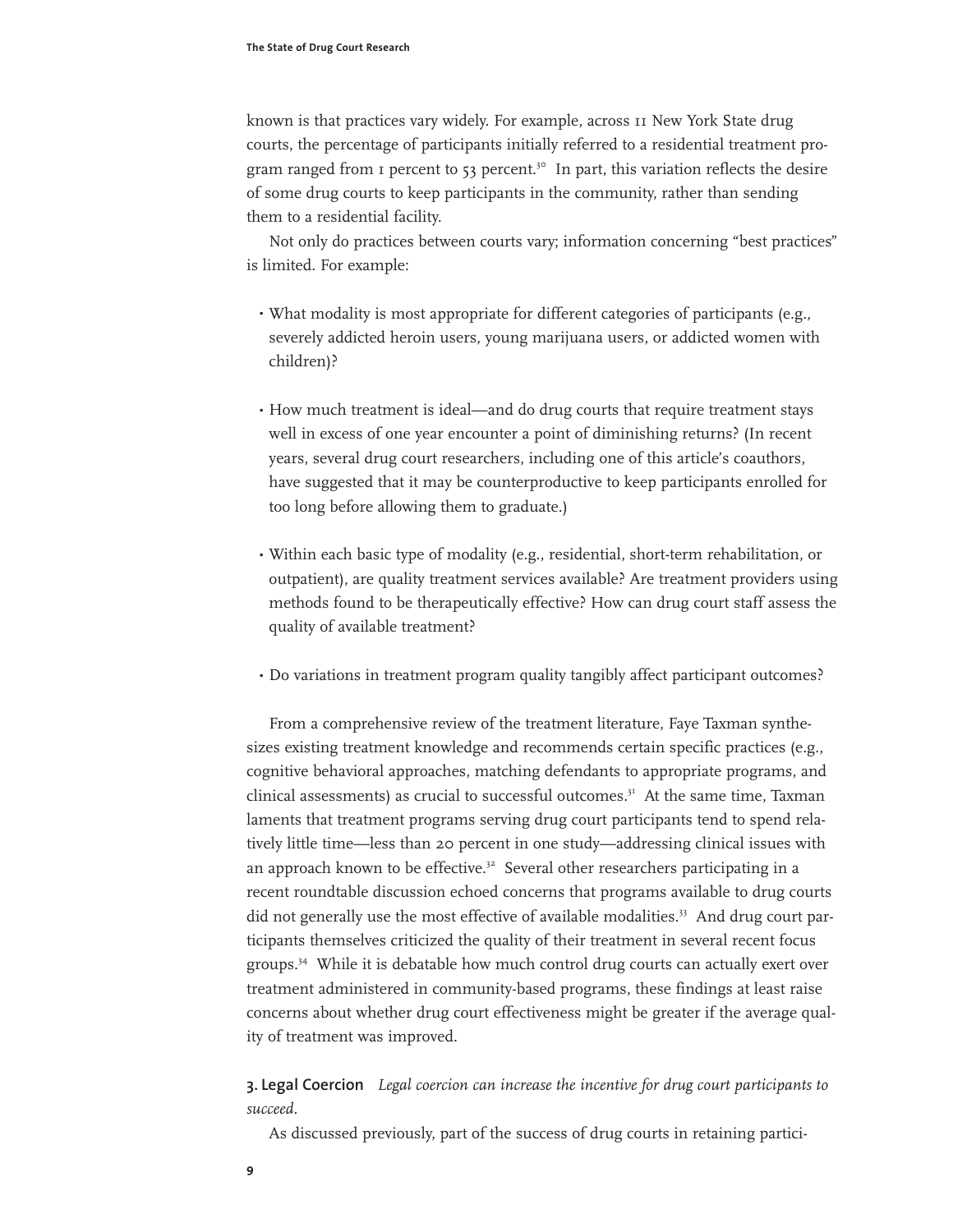pants is believed to stem from the legal coercion entailed by the threat of incarceration for failing. Further, some evidence indicates that added amounts of legal coercion within drug courts can produce incrementally better outcomes. For instance, presumably because of the added leverage that results when participants are required to plead guilty in advance of participation, drug courts using "post-plea" as opposed to "pre-plea" models may be more effective. One study of a court-mandated treatment program (not a drug court per se) confirmed that the program's one-year retention rate rose by 10 percent (64 percent to 74 percent) after switching from a pre-plea to post-plea model.<sup>35</sup> Also, comparing different post-plea situations, a study of the Brooklyn Treatment Court found that participants facing a progressively longer jail or prison sentence in the event of failing were increasingly likely to become engaged in treatment.<sup>36</sup> However, the recent statewide study in New York found less strongly supportive evidence for this relationship across a range of drug courts, and the Baltimore study did not confirm this relationship at all.<sup>37</sup> A study of the Las Vegas drug court similarly found that clients entering the drug court post-plea performed worse than pre-plea clients, but the authors believed this may be due to a higher risk clientele entering the court post-plea. $3<sup>8</sup>$  Thus while the coercive aspects common to all drug courts are effective when compared with voluntary treatment, further research is needed to clarify under what conditions extra levels of coercion produce added value in terms of additional improvements in participant outcomes.

In this regard, the work of Doug Young and Steven Belenko is highly suggestive. In one study, they found that treatment retention rates varied as a direct result of variation on four distinct legal coercion dimensions: (1) *information* (degree to which program rules and consequences of noncompliance were clearly communicated to participants); (2) *monitoring* (degree to which compliance was closely monitored through regular progress reports to the court and other means); (3) *enforcement* (degree to which noncompliant participants could expect to be rapidly caught, brought back to court, and face consistent consequences); and (4) *severity* (length of the resulting jail or prison sentence or other consequence). Further, this research suggests that legal coercion becomes more effective when coupled with clear communications by justice system authorities that reinforce participants' impression that failure will elicit adverse consequences. This reinforcement creates a perception of coercion, which in turn mediates the relationship between the court's objective mandate on one hand and the resulting compliance outcomes on the other. For example, the dimension of "severity" is not measured merely by the objective facts of what will happen if participants fail but by participant perceptions of how much jail or prison time or what other consequence they will face. *Implication*: Drug courts should convey clearly, frequently, and specifically to participants exactly what will happen if they graduate (case dismissal or other legal benefit) and what will happen if they fail (how much jail time they will have to serve); and should convey the nature of the court's monitoring and enforcement efforts to detect and address noncompliance.<sup>39</sup>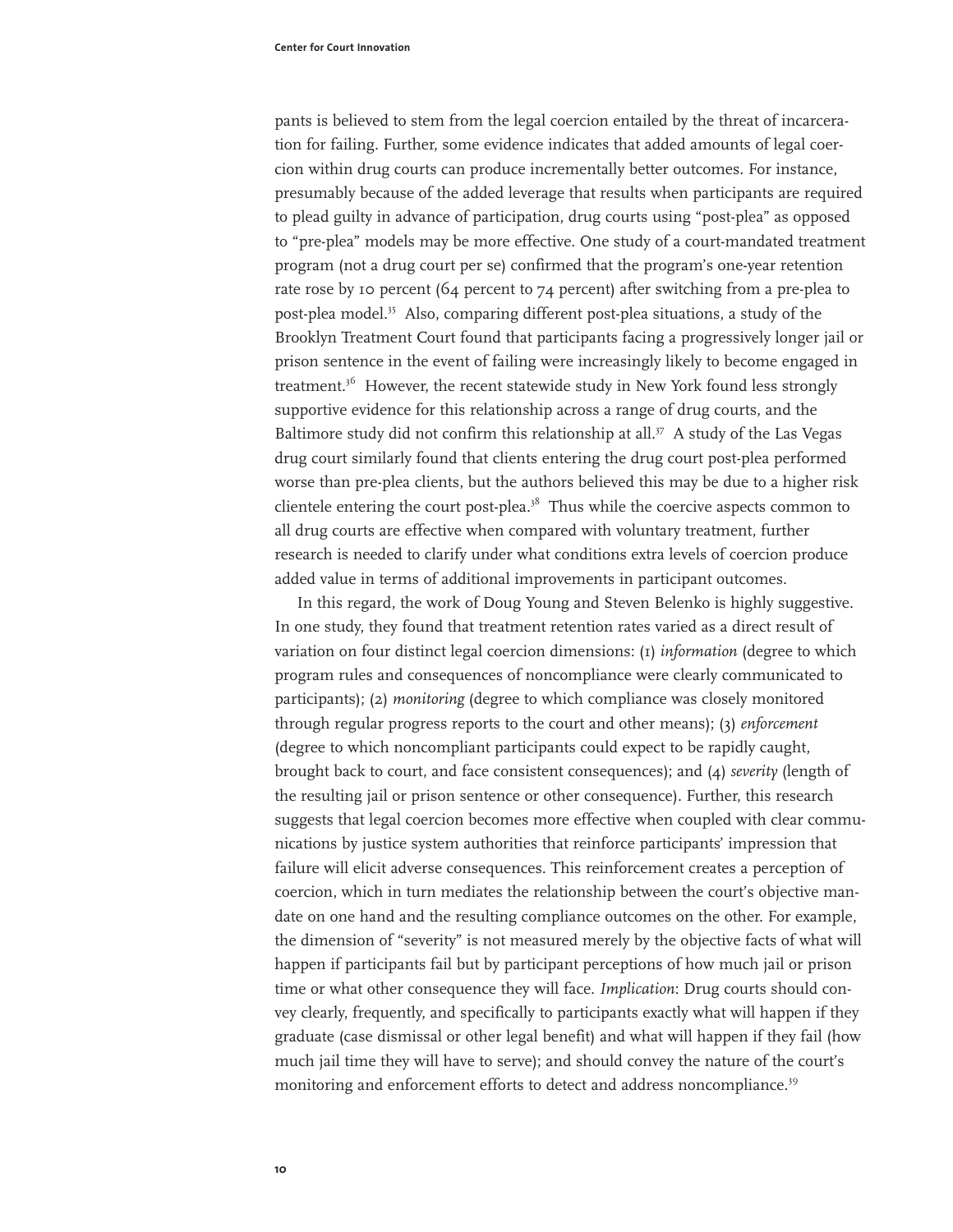**4. Judicial Supervision** *Ongoing judicial supervision by the drug court judge works with "high-risk" drug court participants.*

Research suggests that judicial status hearings—especially ones that include positive feedback from the judge and that focus on "high-risk" participants—can be effective. A series of random assignment studies found that drug court participants diagnosed as having antisocial personality disorder and/or having previously failed a drug treatment program did significantly better when required to appear biweekly before the drug court judge. On the other hand, "low-risk" participants who did not have these characteristics did either similarly or worse across different drug court sites when monitored biweekly.<sup>40</sup> *Implication*: Scarce judicial supervision resources are best targeted to "high risk" participants.

Since participants who do attend status hearings often develop a relationship with the judge, some research has found that it can be damaging when one judge replaces another. A study of the Portland drug court reported declining treatment attendance after it switched from a single, dedicated judge to a judicial rotation system involving frequent changes in the presiding judge. Likewise, the study found that participants appearing before a single judge were less likely to be terminated unfavorably from the drug court program than participants appearing before multiple judges in the course of their participation.<sup>41</sup>

Concerning the content of effective status hearings, a Broward County, Florida study found that in general, supportive comments by judges resulted in fewer subsequent positive drug screens, while adverse comments had the opposite effect. $42$  And further confirming the importance of positive feedback, interviews with participants in two different drug courts using the same scales both found that participants rated "praise from the judge" and "direct interaction with the judge" as among the most useful drug court components.43 Similarly, participants offering feedback in two separate focus group studies spanning nine drug court sites consistently underlined the motivating role of praise and approval from the judge.<sup>44</sup> By contrast, the overriding prevalence of negative and stigmatizing judicial feedback was held largely responsible for the negative evaluation results (higher rates of re-offending among participants than the comparison group) in one study of the Las Vegas drug court.<sup>45</sup>

### **5. Rewards** *Rewards appear effective when they are tangible and applied frequently throughout the drug court participation process; but the literature is limited.*

As noted above, several studies cite the importance of positive judicial feedback. Whether more tangible rewards such as tokens, journals, or gift certificates matter is, however, a different question. Classic behavioral modification techniques of course recommend the liberal use of rewards. Yet, only one study tests the impact of rewards in drug courts with a rigorous research design. For this reason, caution is still advised before making strong assumptions about the degree to which rewards make a difference. In the one completed study, Doug Marlowe and his colleagues randomly assigned participants in one drug court to one of three rewards schedules: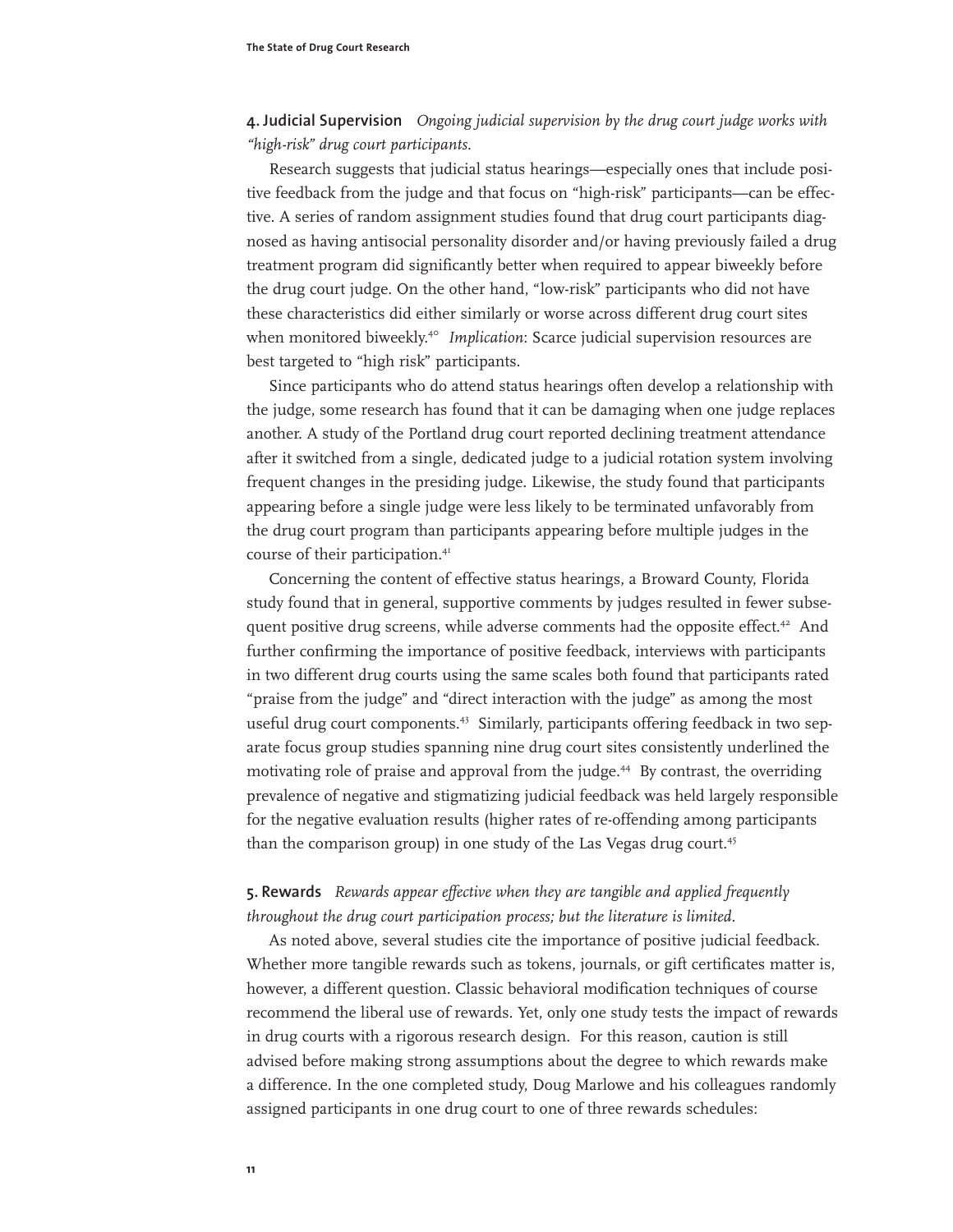**Standard rewards**: hat or candle after three months of compliance; reduced community service after six months; reduced drug testing after seven; reduced treatment requirements after eight; reduced judicial status hearings after 10; and reduced homework assignments after  $II$ .

**Enhanced graduated rewards**: gift certificates after each additional month of compliance (i.e., 12 total certificates) that begin at \$5 after month one and grow to \$60 after month 12.

**Enhanced thinning rewards**: gift certificates of \$30 after months one, two, and three of compliance; \$50 after month five; \$75 after month nine; and \$125 after month 12.

Within one year of the random assignment, the graduation rate and Phase Four completion rate (the drug court used four phases) were significantly higher for participants on the two "enhanced" schedules than for participants on the "standard" schedule. In particular, 55 percent and 60 percent respectively of participants on the two enhanced scheduled had at least completed Phase Four by the one-year mark, but only 26 percent of those on the standard schedule had done so.<sup>46</sup> Implication: Based on this study, rewards are effective, but not in the way they are traditionally implemented in drug courts; instead, participants respond better when the rewards have tangible value, are administered more frequently throughout participation, and are administered in escalating quantities.

## **6. Sanctions** *Drug court sanctions appear effective when applied consistently and fairly; but the literature is limited.*

Following classic behavior modification principles, sanctions and rewards have always been core components of the drug court model. In one study of the Washington, D.C. Judicial Sanctions Program, defendants assigned to receive sanctions in response to noncompliance were less likely to be rearrested than a second group of defendants assigned to receive regular drug testing but without judicial monitoring or sanctions.47 But little is known about precisely why or how sanctions work—which specific types of sanctions are most effective, under what circumstances, and how much of a difference they truly make in a drug court setting. It is possible that intermediate sanctions are less important in drug courts than other aspects of judicial supervision, such as probing and positive judicial interactions with participants and the overarching incentive created by the threat of jail or prison for failing (see above). And because some research has shown that negative, stigmatizing in-court interactions can adversely affect subsequent performance, intermediate sanctions must be administered with care. Where similar sanctions are consistently applied in response to similar behaviors, and where the judge clearly articulates the reasons for imposing each sanction, participants may become more likely to respond positively. In general, research shows that where defendants believe justice system authorities have treated them fairly and with respect, they are more likely to comply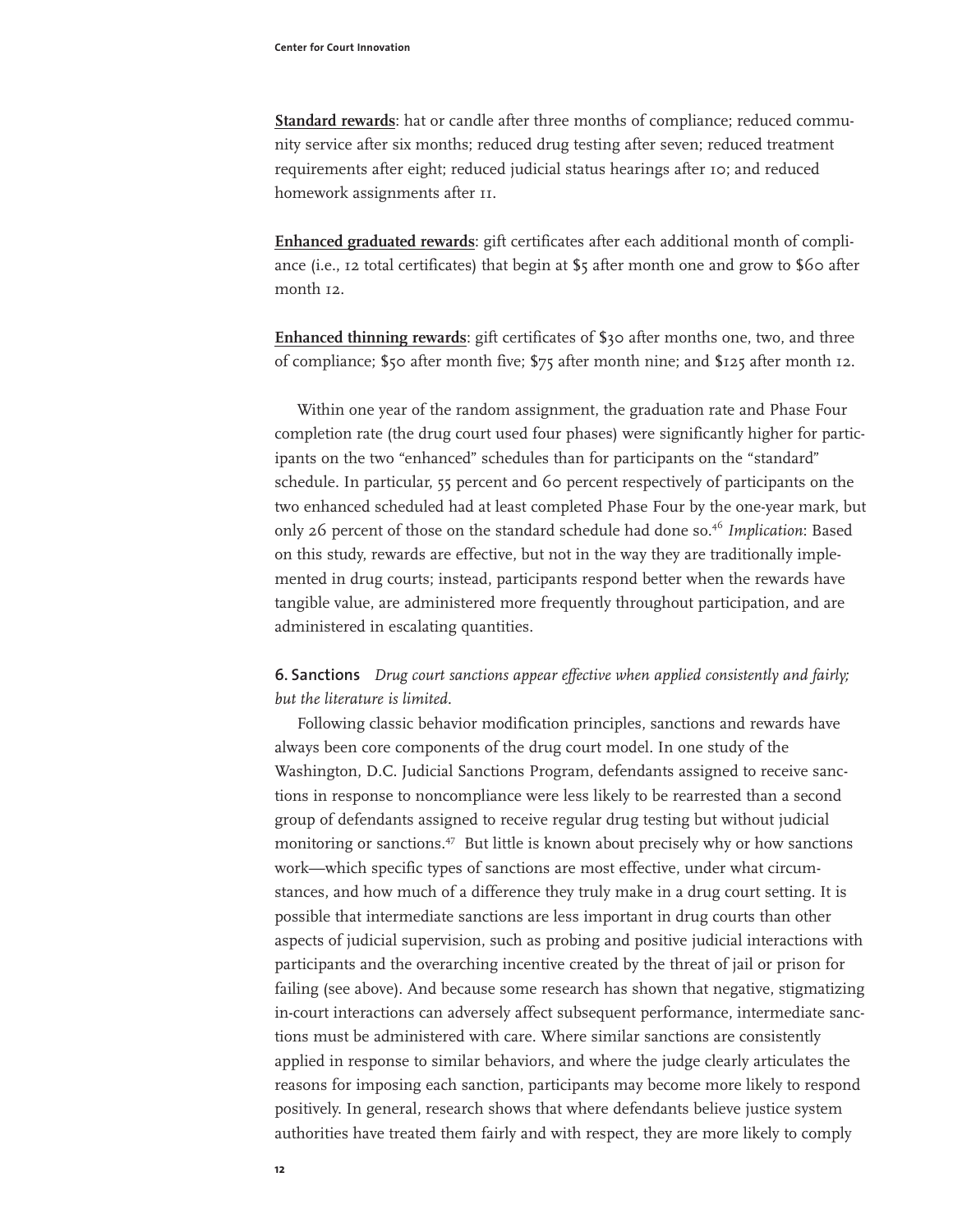with court orders.48 *Implication*: Drug courts need to cultivate a sense that their sanctioning process is fair. Developing and consistently implementing a formal graduated sanctions schedule may be helpful in this regard.

#### **7. Team Approach** *The impact of the team approach has not been rigorously tested, but drug courts appear to function better when a non-adversarial team model is present.*

Most drug courts hold regular case conferencing meetings including the judge, attorneys, treatment providers, and other affiliated staff. In these meetings, disparate goals (e.g., of opposing attorneys) are supposed to be put aside to promote the recovery of each participant. While it is difficult to quantify the impact of a team model, a couple studies suggest it may be important. In one involving focus groups with judges from drug courts and other "problem-solving courts" (e.g., domestic violence courts, mental health courts, community courts), judges repeatedly cited the team approach as among the most critical ingredients for their programs to be effective.<sup>49</sup> Also, a recent process evaluation of the Staten Island, New York drug court found that the strong personal and working relationships established among team members—the judge, prosecutors, and assigned defense counsel especially—enabled the court to successfully address multiple implementation challenges during the planning stages and first year and a half of operations.<sup>50</sup> Still, these studies by no means involved rigorous, carefully designed tests of the team model.

**8. Other Drug Court Components** *There is little or no evidence on the role of case management, drug testing, community outreach, and supplemental services in areas such as employment, housing, or mental health.*

Concerning case management in particular, today's drug courts exhibit considerable diversity of practice. Different drug courts range from employing their own onsite case management team (the most costly option); to collaborating with local departments of probation to perform case management; to eliminating case management services altogether and folding their functions under substance abuse counselors at assigned treatment programs.<sup>51</sup> Yet it is entirely unclear which, if any, of these approaches is more or less effective than any other.

#### **9. Graduation** *Participants who reach graduation are more likely to attain continued success thereafter.*

What role does drug court graduation play in producing long-term rehabilitative outcomes (see middle of fourth column in the figure above)? Can those who fail drug court nonetheless gain from the experience? Several studies suggest they cannot that graduation is a pivotal milestone and that without it continued progress is unlikely.<sup>52</sup> For example, the New York study found that across six drug courts, there was consistently no additional benefit gained from completing more time in the drug court program only to fail in the end. Among those who failed, more time enrolled in the drug court or attending treatment prior to failure had no impact on future re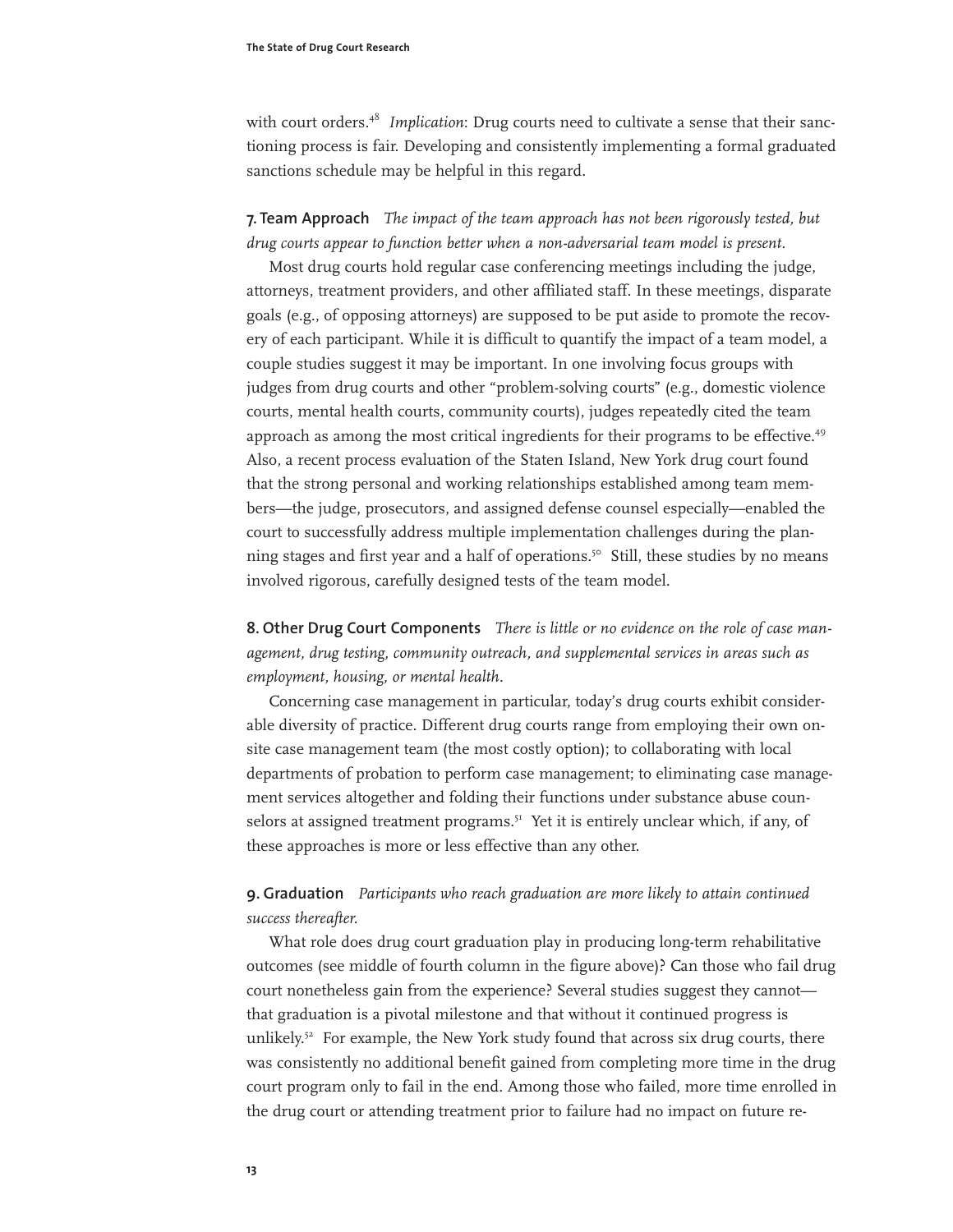offending rates. *Implication*: Graduation is the key to successful long-term outcomes; drug courts should seek to graduate a meaningful percentage of their participants.

Are some components—or the drug court model overall—more effective with some categories of participants than others? If policy-makers knew who benefits the most, they could adjust their target populations appropriately. By contrast, consider how a drug court's target population is typically defined now (see first column of the figure above). Local community values and the specific attitudes of powerful stakeholders (e.g., the prosecutor, defense bar, and judiciary) inevitably influence a drug court's eligibility criteria: e.g., whether it will admit defendants charged with felonies or misdemeanors only; whether drug sales charges are eligible; and what type of prior criminal history is acceptable. The drug court population also reflects the character of the local population (e.g., the racial makeup or income distribution; and the nature of the local drug problem). In addition to these factors, in the ideal, the target population would be defined at least in part based on hard evidence concerning which categories of participants (e.g., based on drug use, treatment, or criminal history, sex, age, race, socioeconomic background, or other factors) are most likely to benefit from the intervention. **For Whom Do Drug Courts Work?**

> **1. Categories of Defendants Most Likely to Perform Better in Drug Court than in Conventional Court** *Little is known about which categories of defendants are most likely to benefit from the drug court intervention; but three have emerged as likely candidates: (a) "high risk" offenders, (b) those facing greater legal consequences for failing drug court, and (c) drug offenders (as opposed to offenders arrested for property crimes and other offenses).*

> A number of studies indicate that "high risk" offenders are especially likely to benefit from the drug court model. As noted above, biweekly judicial status hearings had a positive impact on drug court participants with previous failed treatment episodes and/or anti-social personality disorders; while biweekly status hearings made no difference or even a negative difference for other categories of participants. Also, a study of the Los Angeles drug court found that while the drug court did not produce significantly different re-arrest rates from the comparison group among "low risk" defendants, it did generate considerably lower re-arrest rates among both "medium" and "high risk" defendants. In this study, high risk defendants had more serious criminal records and weaker community ties.<sup>53</sup>

Complementing this research is the finding cited above that participants perform better if their offenses were more serious—and hence face more severe legal consequences if they fail. When comparing those processed through the drug court with those processed through conventional methods, it turns out that the drug court makes a greater relative difference in reducing the likelihood of re-offending for those with a prior criminal record. Implication: drug courts produce better outcomes if they expand their eligibility criteria to defendants with a prior criminal record, previous failed treatment, and other risk factors; conversely, limiting the drug court opportunity to less serious types of offenders (as many jurisdictions have chosen to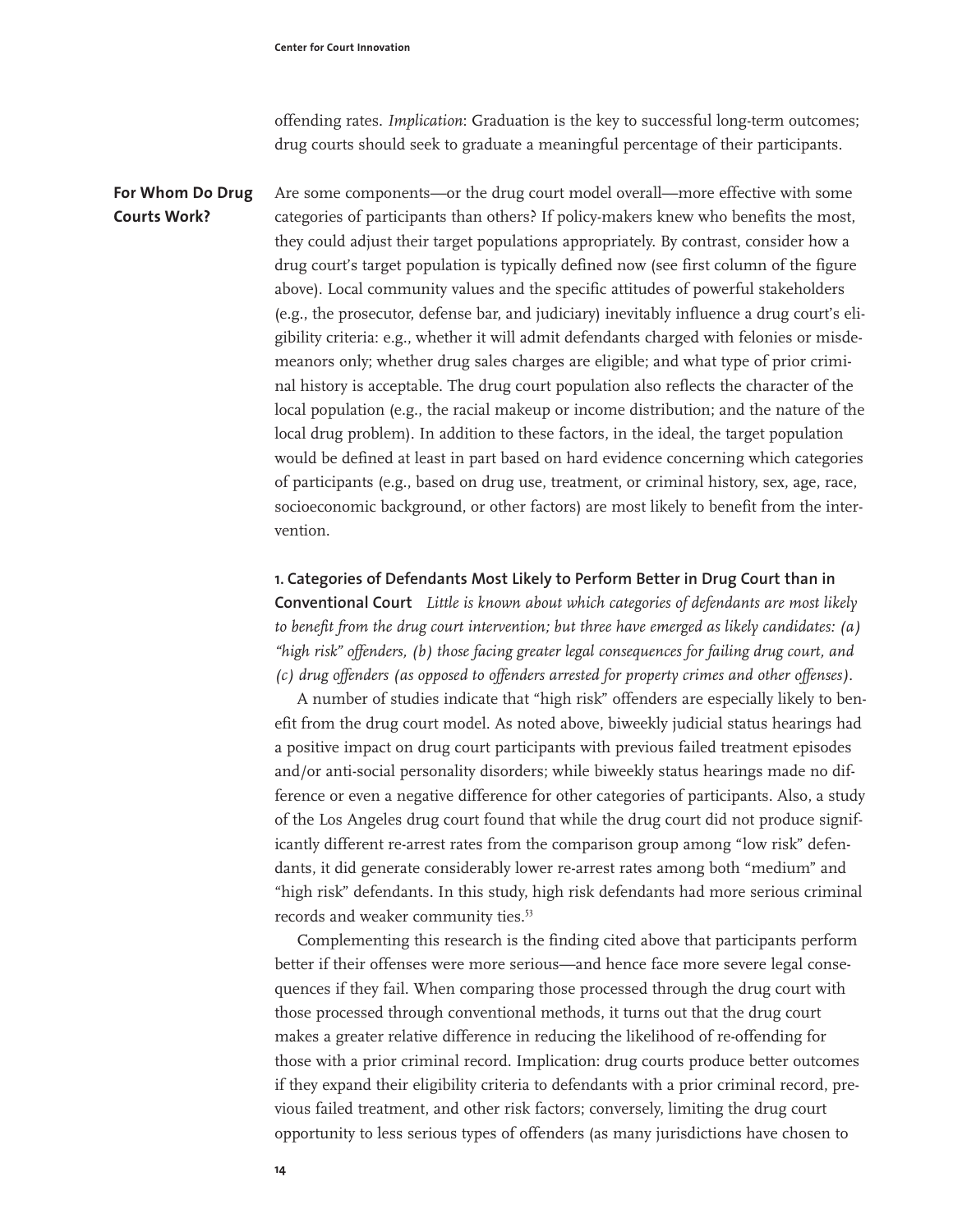do) will reduce program efficacy. In particular, courts accepting participants over whom they can exercise more legal coercion stand to produce better outcomes.

Finally, a study of one drug court found that it produced a relatively greater reduction in recidivism for defendants entering on drug than on non-drug charges, such as property offenses or prostitution.54 In general, drug courts may work better at reducing crime related to drug use and addiction but relatively less well with crime driven by other criminal impulses or motivations. And while many property offenders may be seeking to support an addiction, it is possible that on average, crimes committed by property offenders are less often driven by an addiction and more often by other criminal propensities. Of course, this relationship should be interpreted with caution until additional research replicates the finding.

#### **2. Categories of Defendants Likely to Perform Well in Either Drug Court or**

**Conventional Court** *Certain categories of defendants are likely to perform well both in and outside the drug court: those who (a) are older, (b) have no prior criminal record, (c) abuse a primary drug other than heroin and cocaine, (d) have no dual diagnosis, and (e) have higher socioeconomic status.* 

There are certain categories of defendants who are likely to perform well or poorly whether they are in drug court or not. Those who have a tendency to do poorly are not necessarily inappropriate for drug court; however, they may be candidates for extra monitoring or services. Synthesizing a large number of studies emerging over the past five years, some of the personal characteristics found to increase the probability of success (whether in a drug court or not) include:

- · Older age;<sup>55</sup>
- No prior criminal record;<sup>56</sup>
- · Primary drug is not a "hard drug"-e.g., heroin and cocaine;<sup>57</sup>
- No dual diagnosis is present (major depression, bipolar disorder, or suicidal ideation); $58$  and
- $\cdot$  Higher socioeconomic status (e.g., as measured by educational attainment or employment status).<sup>59</sup>

Therefore, defendants lacking the above characteristics are more likely than others to require extra attention, although more research is needed to determine exactly what kinds of interventions are most effective.<sup>59</sup>

The past several years have seen a remarkable convergence of support throughout the research community around the effectiveness of drug courts. Recent opinion pieces by John Goldkamp, Adele Harrell, and Doug Marlowe, three of the most prominent researchers in the field, all conclude that adult drug courts have been proven effective, a conclusion further echoed in an early 2005 report by the Government Accountability Office. Marlowe adds for emphasis, "We know that drug courts outperform virtually all other strategies that have been attempted for drug-involved offenders."<sup>60</sup> Alongside this bold endorsement, however, Marlowe **Conclusion**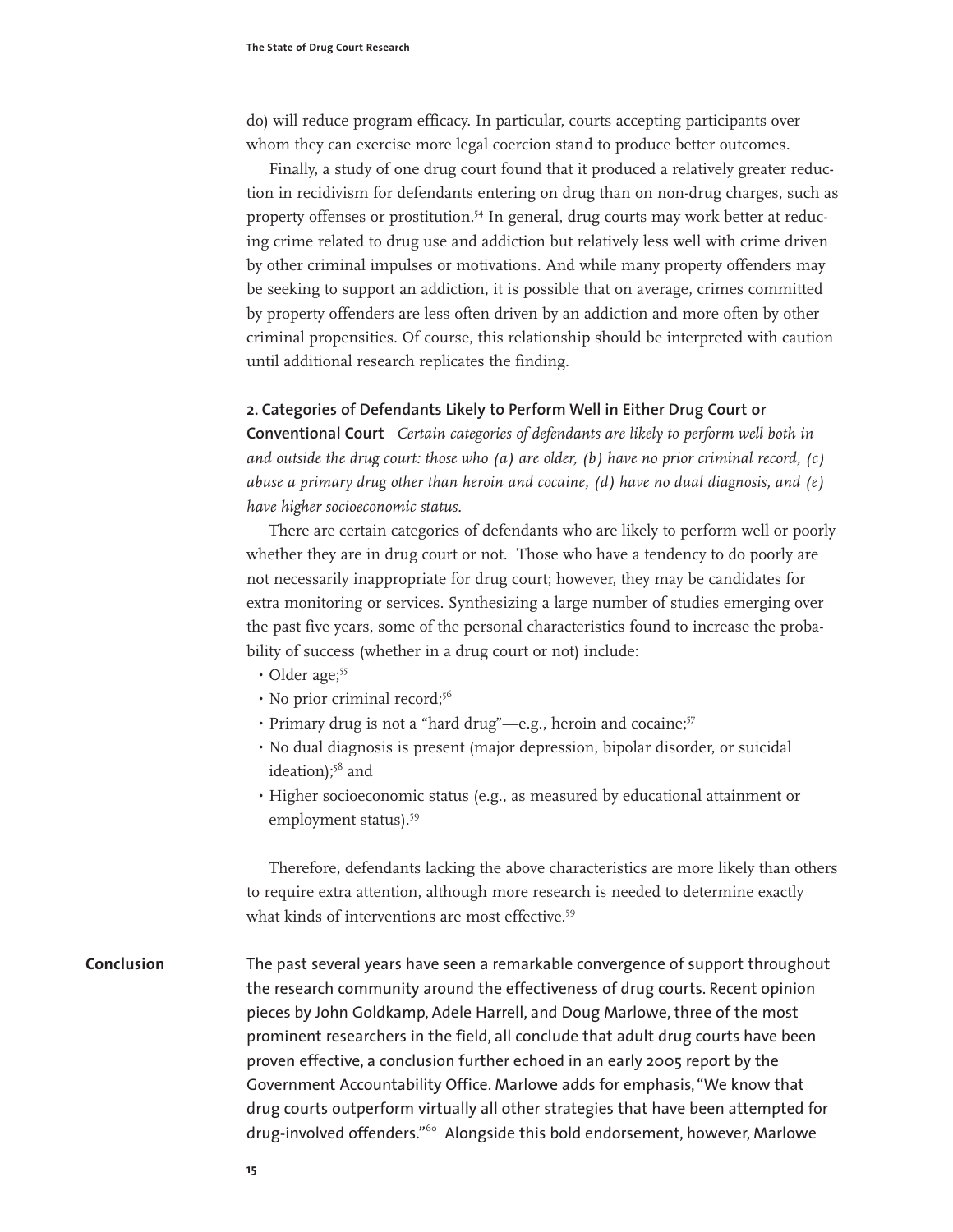offers an equally important caution, "Some components [of the model] may be indispensable, others may not be worth the cost, and still others may have negative side effects." $61$  Indeed, the future of drug courts may well depend not on producing additional studies demonstrating their effectiveness overall but on increasing our understanding of which components are critical, which are not, and for which categories of participants the intervention works best.

Information concerning the essential ingredients of drug courts becomes all the more important in light of recent efforts by many states to "go to scale," expanding the reach of drug courts to far greater numbers of defendants. These efforts appear to fall under two possible paths. One involves increasing the number of drug courts as well as attempting to boost the volume of defendants served by each one. Many states, including California, Florida, Louisiana, Missouri, and New York, have already begun proceeding in this manner through statewide coordination and expansion efforts. $62$  The second possible path involves applying "problem-solving" practices (i.e., the set of practices common to drug and other specialized courts) outside the specialized court setting—throughout conventional courts.<sup>63</sup> While this second path has not been undertaken systematically by any state, interest in this area is growing.

Both paths of expansion stem in no small part from the documented success of adult drug courts. Yet, it is unclear whether broader institutionalization can produce equally positive results. It is possible that a drug court approach will not work as well if institutionalized throughout greater numbers of courtrooms, targeting a wider range of defendants, and requiring the collaboration of far more judges, attorneys, and other stakeholders who may not all possess the dedication or skill of the movement's pioneers. This paper has sought to inform the future of the drug court movement by summarizing what we know so far about successful drug court implementation. While the research cannot give policymakers a blueprint for how to go to scale with drug court, it does offer a number of helpful lessons that will hopefully spark new thinking about how to ensure that courts are making a difference in the lives of addicted offenders.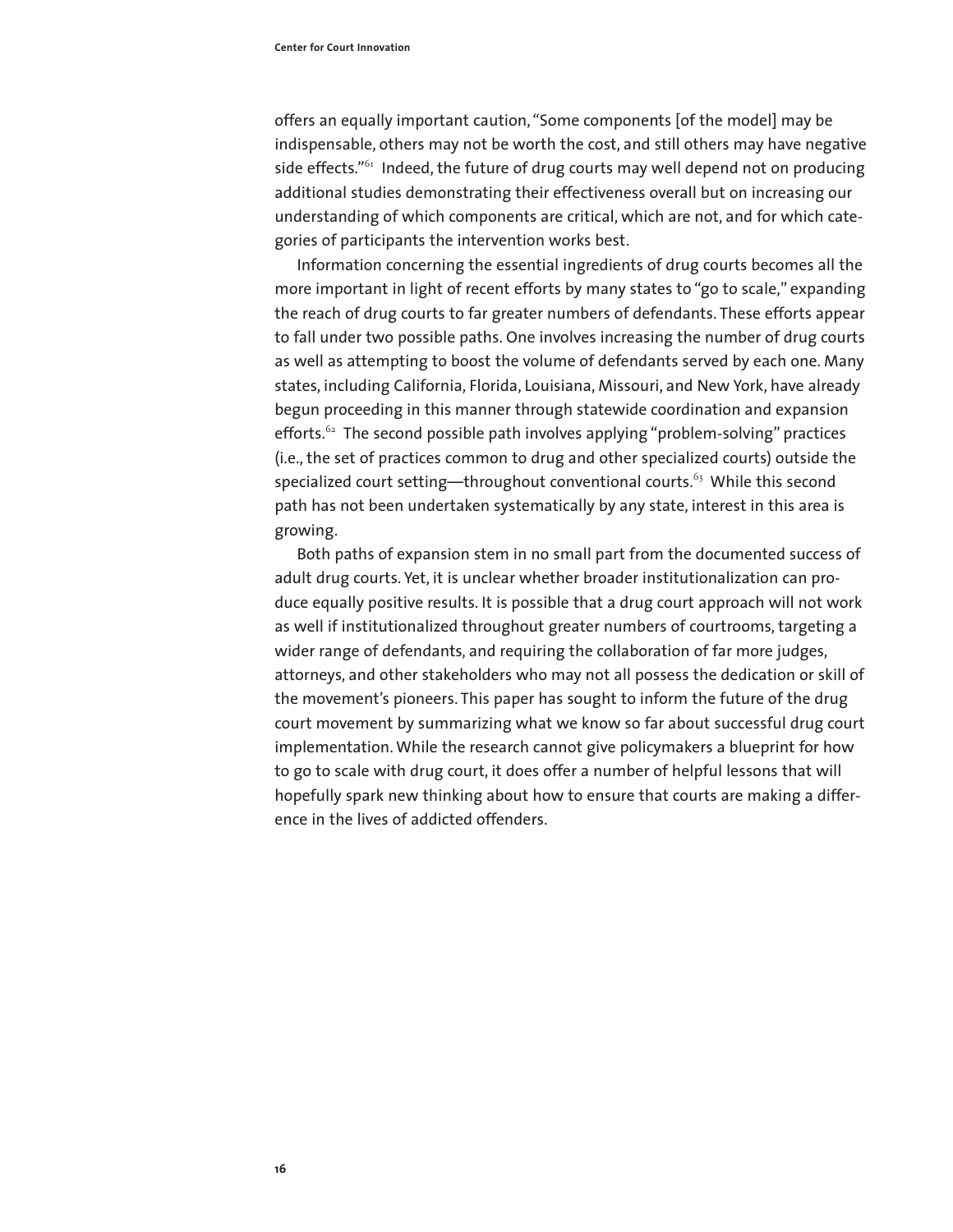#### **Notes**

1. Office of Justice Programs, BJA Drug Court Clearinghouse and Technical Assistance Project, American University, 1,367 drug courts open as of March 29, 2005.

2. See D. B. Wilson, O. Mitchell, and D. L. MacKenzie, "A Systematic Review of Drug Court Effects on Recidivism," draft M.S. (2003). See also the conclusions of Government Accountability Office, *Adult Drug Courts: Evidence Indicates Recidivism Reductions and Mixed Results for Other Outcomes*, United States Government Accountability Office, Report to Congressional Committees (February 2005); J. Goldkamp, "The Impact of Drug Courts," *Criminology and Public Policy* 2: 2: 197-206 (2003); A. Harrell, "Judging Drug

Courts: Balancing the Evidence," *Criminology and Public Policy* 2: 2: 207-212 (2003).

3. See M. Rempel, *Action Research: Using Information to Improve Your Drug Court,* New York: Center for Court Innovation (2005).

4. S. Belenko, *Research on Drug Courts: A Critical Review 2001 Update*, National Center on Addiction and Substance Abuse, Columbia University (2001).

5. M. D. Anglin, M.-L. Brecht, and E. Maddahian, "Pre-treatment Characteristics and Treatment Performance of Legally Coerced Versus Voluntary Methadone Maintenance Admissions," 27 *Criminology*, 537, 556 (1989); G. DeLeon, "Legal Pressure in Therapeutic Communities," 18 *Journal of Drug Issues*, 625, 640 (1988); R. Peters and M. Murrin, "Evaluation of Treatment-Based Drug Courts in Florida's First Judicial Circuit," Tampa, FL: Department of Mental Health Law and Policy, Louis de la Parte Florida Mental Health Institute, University of South Florida (1998); F. Taxman, *Reducing Recidivism Through A Seamless System of Care: Components of Effective Treatment, Supervision, and Transitional Services in the Community*, Greenbelt, MD: Washington/Baltimore HIDTA Project (1998); F. Taxman, B. Kubu, and C. DeStefano, *Treatment as Crime Control: Impact of Substance Abuse Treatment on the Individual Offending Rates of Hard-Core Substance Abusing Offenders*, Greenbelt, MD: Washington/Baltimore HIDTA Project (1999).

6. W.S. Condelli and G. DeLeon, "Fixed and Dynamic Predictors of Client Retention in Therapeutic Communities," 10 *Journal of Substance Abuse Treatment* (1993); B.F. Lewis and R. Ross, Retention in Therapeutic Communities: Challenges for the Nineties, Therapeutic Community: Advances in Research and Application, eds. F. M. Tims, G. DeLeon, and N. Jainchill. NIDA, Rockville, MD (1994).

7. M. D. Anglin, *et al., supra* note 5; G. DeLeon, *supra* note 5; M. Hiller, K. Knight, and D. D. Simpson, "Legal Pressure and Treatment Retention in a National Sample of Long-Term Residential Programs," *Criminal Justice and Behavior* 25:463-481 (1998); D. Young and S. Belenko, S., "Program Retention and Perceived Coercion in Three Models of Mandatory Drug Treatment," *Journal of Drug Issues* 22: 2: 297-328 (2002).

8. S. Belenko, "Research on Drug Courts: A Critical Review," 1 *National Drug Court Institute Review* 1 (1998). 9. M. Rempel, D. Fox-Kralstein, A. Cissner, R. Cohen, M. Labriola, D. Farole, A. Bader, and M. Magnani, *The New York State Adult Drug Court Evaluation: Policies, Participants, and Impact.* Report submitted to the New York State Unified Court System and the Bureau of Justice Assistance, New York: Center for Court Innovation (2003).

10. D. F. Anspach, V. Collom, and A. Ferguson, "Assessing the Impact of Functional Components of the Drug Court Model on Post-Program Recidivism." Presented at the Annual Conference of the American Society of Criminology, Denver, CO (November 2003).

11. P. D. Simpson, G. W. Joe, and B. S. Brown, "Treatment Retention and Follow-Up Outcomes in the Drug Abuse Treatment Outcomes Study (DATOS)," *Psychology of Addictive Behaviors* 11(4): 294-307 (1997). 12. The study of therapeutic communities is B. F. Lewis and R. Ross, "Retention in Therapeutic Communities: Challenges for the Nineties," in Therapeutic Community: Advances in Research and Application, eds. F. M. Tims, G. DeLeon, and N. Jainchill. NIDA, Rockville, MD (1994). Concerning a baseline for what retention might look like in the worst performing drug courts, in a study of 11 New York State drug courts, the one with the lowest one year retention rate was found to have a rate of 47 percent. Rempel *et al., supra* note 9.

13. D. Wilson, O. Mitchell, and D.L. MacKenzie, "Systematic Review of Drug Court Effects on Recidivism." Paper presented at the Annual Meetings of the American Society of Criminology, Chicago, IL (2002). 14. See S. Aos, P. Phipps, R. Barnoski, and R. Lieb, *The Comparative Costs and Benefits of Programs to Reduce Crime Version 4.0*. Olympia: Washington State Institute for Public Policy (2001); S. Belenko, *Research on Drug Courts: A Critical Review 2001 Update, National Center on Addiction and Substance Abuse, Columbia University (2001)*; Government Accountability Office, *supra* note 2; J. Roman and C. DeStefano, "Drug Court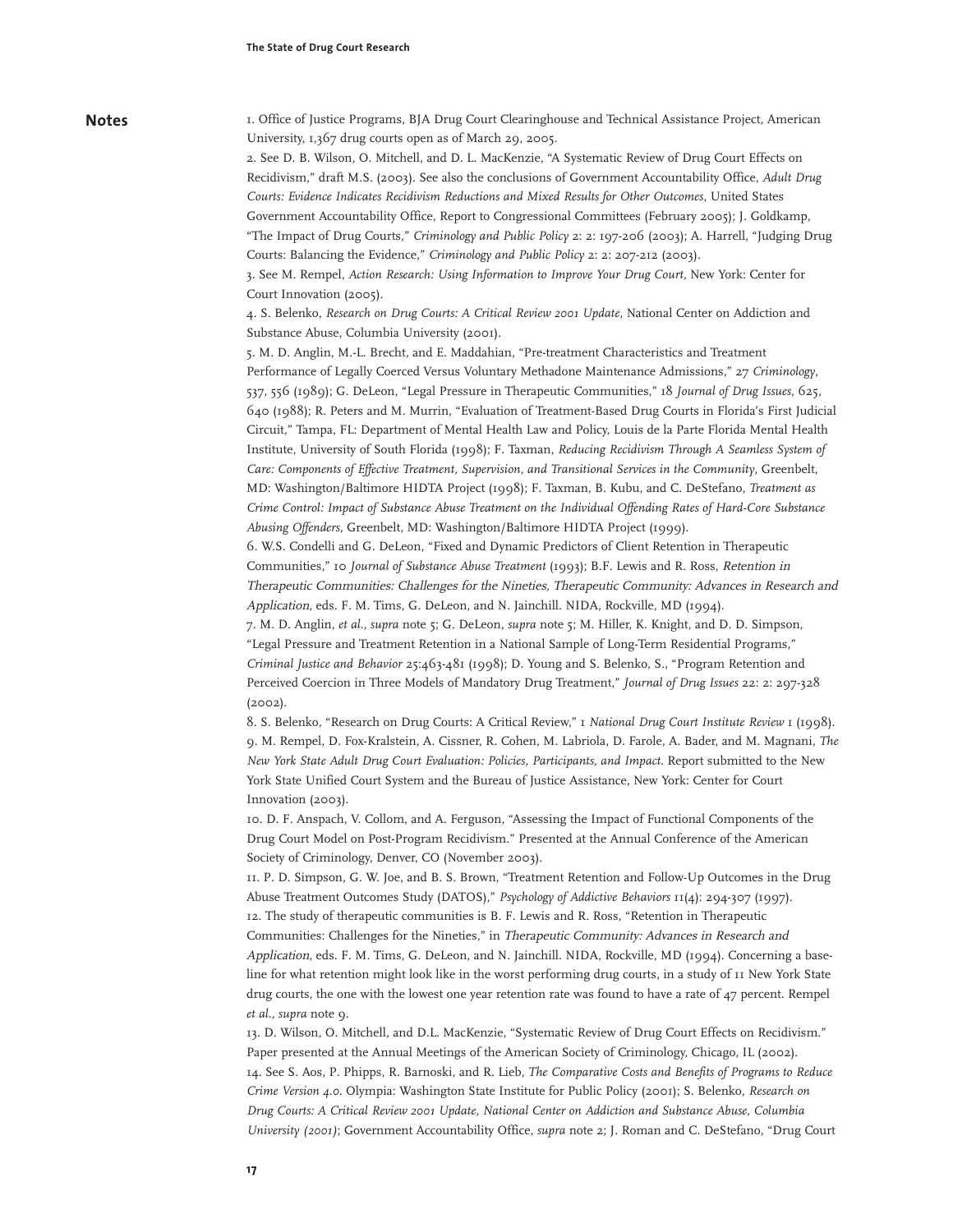Effects and the Quality of Existing Evidence," in Juvenile Drug Courts and Teen Substance Abuse, eds. J. Butts and J. Roman. Washington, DC: Urban Institute Press (2004).

15. D. C. Gottfredson, B. Kearley, S. S. Najaka, and C. Rocha, "The Baltimore City Drug Treatment Court: 3- Year Self-Report Outcome Study," *Evaluation Review* 29:1 (2005).

16. M. Rempel *et al*., *supra* note 9. Results exceeded the statistical margin of error in five of the six sites. The New York study also found significant reductions in recidivism (in five of six sites) over a one-year post-program period, which involves a period of time beginning after the point of drug court graduation and failure. Two other studies have similarly detected post-program reductions in recidivism, A. Bavon, "The Effect of the Tarrant County Drug Court Project on Recidivism," 24 *Evaluation and Program Planning*, 13, 22 (2001); and J. E. Fielding, G. Tye, P. Ogawa, I. J. Imam, A. M. Long, "Los Angeles County Drug Court Programs:

Initial Results," 23 *Journal of Substance Abuse Treatment*, 217, 224 (2002).

17. Government Accountability Office, *supra* note 2.

18. E. Deschenes, S. Turner and P. Greenwood*,* "Drug Court or Probation? An Experimental Evaluation of Maricopa County's Drug Court," 18 *The Justice System Journal* 55, 73 (1995).

19. D. Gottfredson *et al*., "Effectiveness of Drug Treatment Courts: Evidence from a Randomized Trial," 2 *Criminology and Public Policy* 171, 196 (2003); A. Harrell, J. Roman, and E. Sack, *Drug Court Services for Female Offenders, 1996-1999: Evaluation of the Brooklyn Treatment Court.* The Urban Institute, Justice Policy Center. Washington, D.C. (2001).

20. J. Roman and C. DeStefano, *supra* note 14; and Government Accountability Office, *supra* note 2. 21. S. Aos *et al*., *supra* note 14.

22. S. M. Carey, "Evaluating the Cost of California's Drug Courts and Subsequent Policy Effects," Presented at the Annual Conference of the American Society of Criminology, Nashville, TN (November 2004). 23. J. L. Nolan, Reinventing Justice: The American Drug Court Movement, Princeton, N.J.: Princeton University Press (2001).

24. D. Gottfredson *et al*., *supra* note 19.

25. M. Rempel *et al*., *supra* note 9.

26. M. Rempel and C. D. DeStefano, "Predictors of Engagement in Court-Mandated Treatment: Findings at the Brooklyn Treatment Court, 1996-2000," 33 *Journal of Offender Rehabilitation,* 87, 124 (2001); and M. Rempel *et al*. *supra* note 9.

27. M. A. R. Kleiman, "Controlling Drug Use and Crime with Testing, Sanctions, and Treatment," in Drug Addiction and Drug Policy: The Struggle to Control Dependence, eds. P. Heymann and W. Brownsberger. Cambridge, MA: Harvard University Press (2001).

28. Anglin *et al*., *supra* note 5; DeLeon, *supra* note 7; Gottfredson *et al*., *supra* note 19; R. Peters and M. Murrin, "Effectiveness of Treatment-Based Drug Courts in Reducing Criminal Recidivism," *Criminal Justice and Behavior* 27: 72-96 (2000); D. D. Simpson *et al*., "Treatment Retention and Follow-Up Outcomes in the Drug Abuse Treatment Outcomes Study (DATOS)," 11 *Psychology of Addictive Behavior*, 294, 307 (1997); K. A. Sirotnik and M. W. Roffe, "An Investigation of the Feasibility of Predicting Outcome Indices in the Treatment of Heroin Addiction," 12 *International Journal of the Addictions*, 755, 775 (1977); F. Taxman, *Reducing Recidivism Through A Seamless System of Care: Components of Effective Treatment, Supervision, and Transitional Services in the Community,* Greenbelt, MD: Washington/Baltimore HIDTA Project (1998); F. Taxman *et al*., *Treatment as Crime Control: Impact of Substance Abuse Treatment on the Individual Offending Rates of Hard-Core Substance Abusing Offenders*, Greenbelt, MD: Washington/Baltimore HIDTA Project  $(1999)$ .

29. Gottfredson, *et al*., *supra* note 19.

30. M. Rempel *et al*., *supra* note 9. The differences in use of residential treatment stem partly from variations in the addition severity level of participants, but that factor alone cannot explain the magnitude of the differences. Regarding the tremendous variations in the modalities and quality of services available at treatment programs used by drug courts, see also D. F. Anspach, *et al*., *supra* note 10.

31. F. Taxman, "Unraveling What Works for Offenders in Substance Abuse Treatment Services," 2 *National Drug Court Institute Review*, 93, 134 (1999).

32. F. S. Taxman and J. A. Bouffard,"Substance Abuse Counselors' Treatment Philosophy and the Content of Treatment Services Provided to Offenders in Drug Court Programs," *Journal of Substance Abuse Treatment*, 25(2), 75-84 (2003).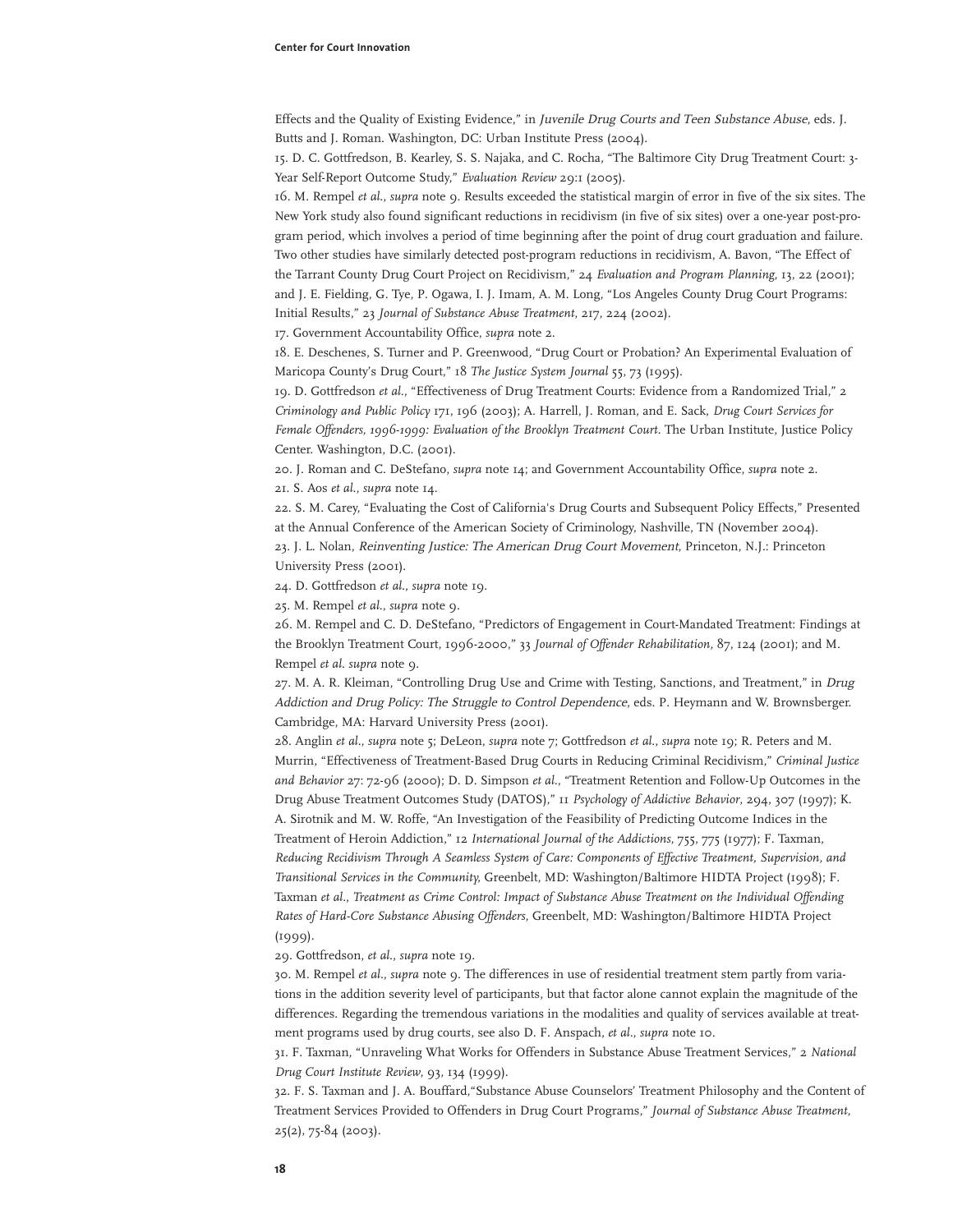33. A. Fox, *Bridging the Gap: Researchers, Practitioners, and the Future of Drug Courts*, New York: Center for Court Innovation (2004).

34. D. J. Farole, Jr. and A. B. Cissner, *Seeing Eye to Eye?: Participant and Staff Perspectives on Drug Treatment Courts,* New York: Center for Court Innovation (2005).

35. H. Sung, *Drug Treatment Alternative-to-Prison Ninth Annual Report*, Brooklyn: Kings County District Attorney's Office (1999).

36. M. Rempel and C. D. DeStefano, *supra* note 26.

37. See M. Rempel *et al*., supra note 9 and B. W. Kearley and D. C. Gottfredson, "Predicting Success in the Baltimore City Drug Treatment Court: The Influence of Personal Characteristics and Suspended Sentence Length," Presented at the Annual Conference of the American Society of Criminology, Denver, CO (November 2003).

38. J. S. Goldkamp, M. D. White, and J. B. Robinson, *From Whether to How Drug Courts Work: Retrospective Evaluation of Drug Courts in Clark County (Las Vegas) and Multnomah County (Portland), Final Project Report*, (2001).

39. D. Young and S. Belenko, S., "Program Retention and Perceived Coercion in Three Models of Mandatory Drug Treatment," *Journal of Drug Issues* 22: 2: 297-328 (2002).

40. D. B. Marlowe *et al*., "The Judge is a Key Component of Drug Court," *National Drug Court Institute Review* IV: 2: 1-34 (2004).

41. J. S. Goldkamp, M. D. White, and J. B. Robinson, *supra* note 38.

42. S. Senjo and L. A. Leip, "Testing Therapeutic Jurisprudence Theory: An Empirical Assessment of the Drug Court Process," 3 *Western Criminology Review*, [Online] http://wcr.Sonoma.edu/v31n1/senjo.html. (2001).

43. R. Porter, R. *Implementing a Drug Court in Queens County: A Process Evaluation*, New York: Vera Institute of Justice (August 2000); and R. Porter, *Treatment Alternatives in the Criminal Court: A Process Evaluation of the Bronx County Drug Court*, New York: Vera Institute of Justice (April 2001).

44. D J. Farole, Jr. and A. Cissner, *supra* note 34 and J. Goldkamp, M. D. White, and J. B. Robinson, *An Honest Chance Perspective on Drug Courts: Findings from Drug Court Participant Focus Groups in Brooklyn, Las Vegas, Miami, Portland, San Bernadino, and Seattle*, Crime and Justice Research Institute (2002).

45. T. D. Miethe, H. Lu, and T. Reese, "Reintegrative Shaming and Recidivism Risks in Drug Court: Explanations for Some Unexpected Findings," *Crime and Delinquency* 46: 4: 522-541 (2000).

46. D. Marlowe, "Cutting Edge Drug Court Research," Presentation at the Annual Meetings of the New England Association of Drug Court Treatment Professionals (August 2004).

47. A. Harrell *et al*., *Findings from the Evaluation of the D.C. Superior Court Drug Intervention Program,* The Urban Institute: Washington, D.C., (1998).

48. See T. Tyler, Why People Obey the Law, New Haven, CT: Yale University Press (1990).

49. D. J. Farole, Jr., N. Puffett, M. Rempel, and F. Byrne, "Applying Problem-Solving Principles in

Mainstream Courts: Lessons for State Courts," *Justice System Journal* 26: 1 (2005).

50. K. O'Keefe, "The Staten Island Treatment Court Preliminary Evaluation," Submitted to the Staten Island Treatment Court and the New York State Unified Court System, New York: Center for Court Innovation (December 2003).

51. M. Rempel *et al*., *supra* note 9.

52. R. H. Peters, A. L. Haas, and M. R. Murrin. "Predictors of Retention and Arrest in Drug Courts," *National Drug Court Institute Review* 2 (1): 33-60 (1999); R. Peters *et al*., "Predictors of Retention and Arrest in Drug Courts," 2 *National Drug Court Institute Review*, 33, 60 (1999); Peters and Murrin, supra note 28, and M. Rempel *et al., supra* note 9.

53. J. E. Fielding *et al., supra* note 16.

54. M. Rempel *et al., supra* note 9.

55. D. S. Elliott and S. Menard, Delinquent Friends and Delinquent Behavior: Temporal and Developmental Patterns, in Delinquency and Crime: Current Theories, eds. J. D. Hawkins (1996); Peters *et al*., *supra* note 51; Rempel *et al*., *supra* note 9; T. A. Thornberry *et al*. "Delinquent Peers, Beliefs, and Delinquent Behavior: A Longitudinal test of Interactional Theory," 32 *Criminology*, 47, 84 (1994).

56. D. S. Elliott and S. Menard, *supra* note 54; T. A. Thornberry *et al.*, *supra* note 54; Peters *et al.*, *supra* note 51; Rempel *et al., supra* note 9.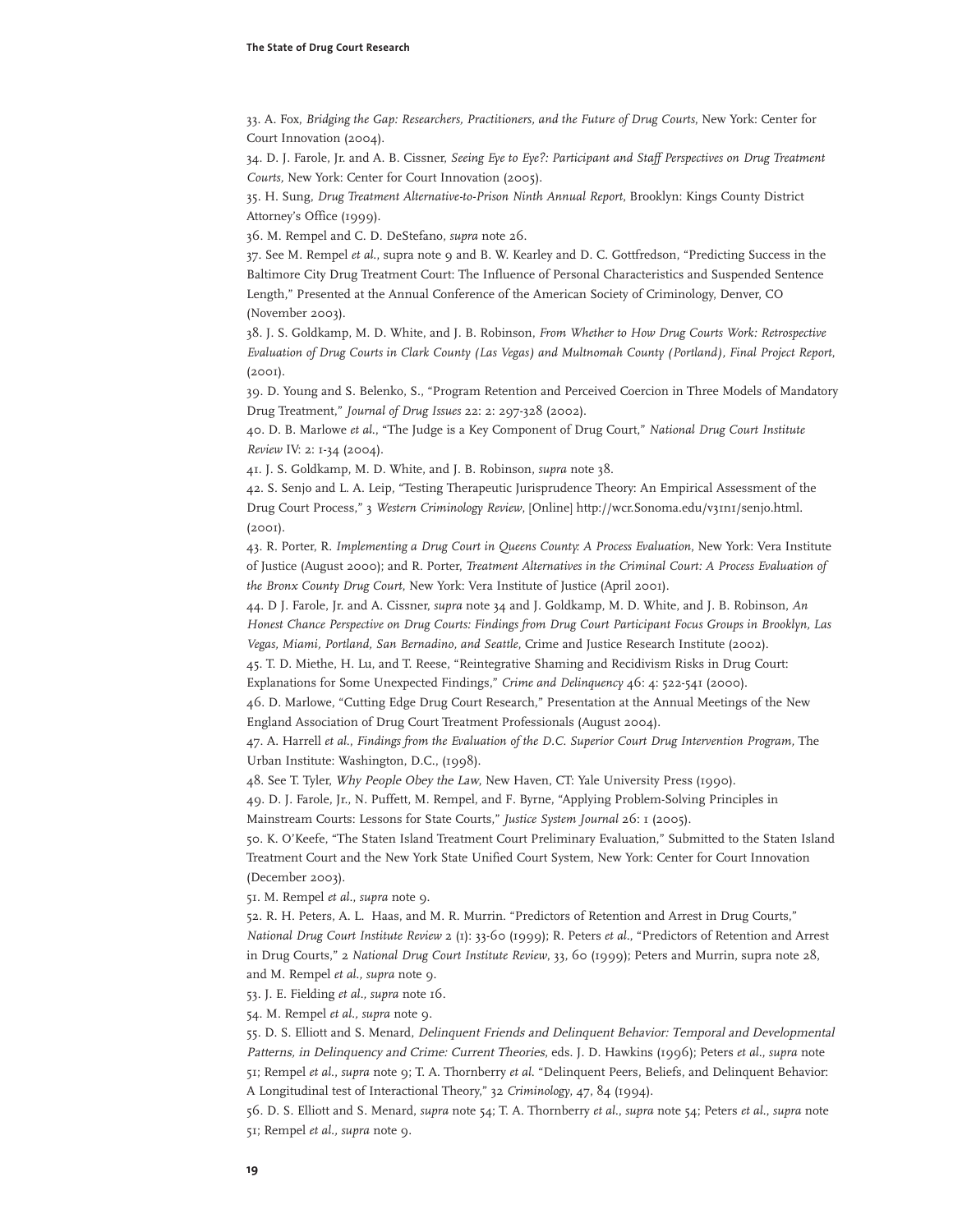57. C. E. Grella *et al*., "Predictors of Treatment Retention in Enhanced and Standard Methadone Maintenance Treatment for HIV Risk Reduction," 27 *Journal of Drug Issues*, 203, 224 (1997); R. Peters and M. Murrin, *Evaluation of Treatment-Based Drug Courts in Florida's First Judicial Circuit*, Tampa, FL: Department of Mental Health Law and Policy, Louis de la Parte Florida Mental Health Institute, University

58. M. Hiller, J. M. Webster, M. Staton, and C. G. Leukefeld, "The Influence of Psychological Problems on Engagement in Drug Court," Presented at the Annual Conference of the American Society of Criminology, Denver, CO (November 2003).

of South Florida (1998); Peters *et al., supra* note 51; Rempel *et al., supra* note 9.

59. J. S. Goldkamp and D. Weiland, *Assessing the Impact of Dade County's Felony Drug Court*, Washington, D.C.: U.S. Department of Justice, Office of Justice Programs, National Institute of Justice (1993); M. Hiller *et al*., "Legal Pressure and Treatment Retention in a National Sample of Long-Term Residential Programs," 25 *Criminal Justice and Behavior* 463, 481 (1998); Y. Hser *et al*., "A Survival Analysis of Gender and Ethnic Difference in Responsiveness to Methadone Maintenance Treatment," 25 *The International Journal of Addictions*, 1295, 1315 (1990-1); R. Peters *et al*., "Predictors of Retention and Arrest in Drug Courts," 2 *National Drug Court Institute Review*, 33, 60 (1999); D. Sampson *et al*., *Evaluation of Drug Abuse Treatments*, Washington, DC: National Institute of Drug Abuse (1978).

60. J. Goldkamp, *supra* note 2; A. Harrell, supra note 2; D. Marlowe, "A Sober Assessment of Drug Courts," *Federal Sentencing Reporter* 16:1 (October 2003). Quotation appeared on page 2.

61. D. Marlowe, *supra* note 60, page 3.

62. A. Fox and R. V. Wolf. *The Future of Drug Courts: How States are Mainstreaming the Drug Court Model*, New York: Center for Court Innovation (2004).

63. D. J. Farole, Jr., *et al.*, *supra* note 49.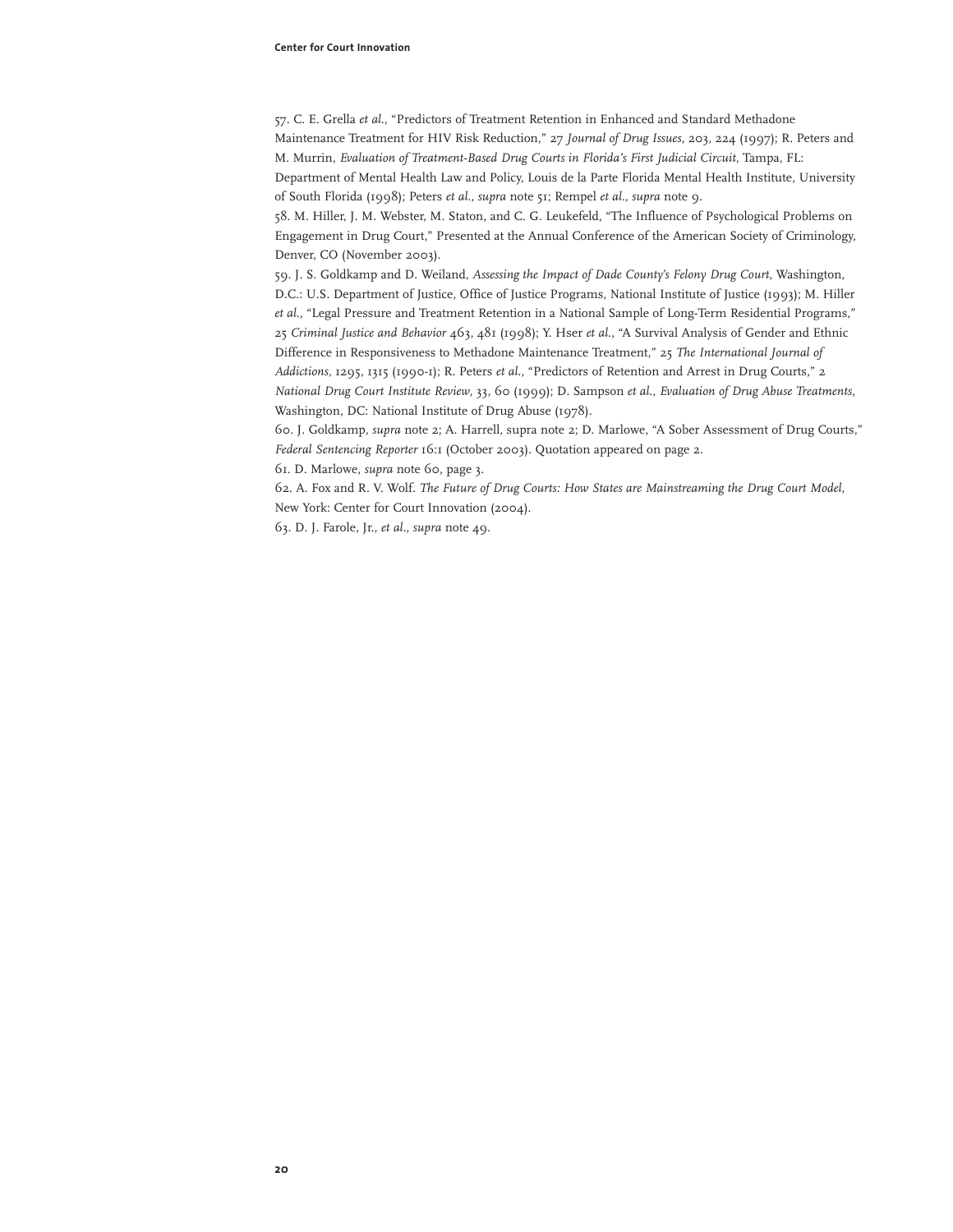#### **Center for Court Innovation**

The winner of an Innovations in American Government Award from the Ford Foundation and Harvard's John F. Kennedy School of Government, the Center for Court Innovation is a unique public-private partnership that promotes new thinking about how courts and criminal justice agencies can aid victims, change the behavior of offenders and strengthen communities.

In New York, the Center functions as the state court system's independent research and development arm, creating demonstration projects that test new approaches to problems that have resisted conventional solutions. The Center's problem-solving courts include the Red Hook Community Justice Center and the Midtown Community Court as well as drug courts, domestic violence courts, youth courts and mental health courts.

Nationally, the Center disseminates the lessons learned from its experiments in New York, helping practitioners across the country launch their own problem-solving innovations. The Center contributes to the national conversation about justice through a variety of written products, including original research, books and white papers like this one. The Center also provides hands-on technical assistance, advising courts, prosecutors and other criminal justice planners throughout the country.

**For more information, call 212 397 3050 or e-mail info@courtinnovation.org.**